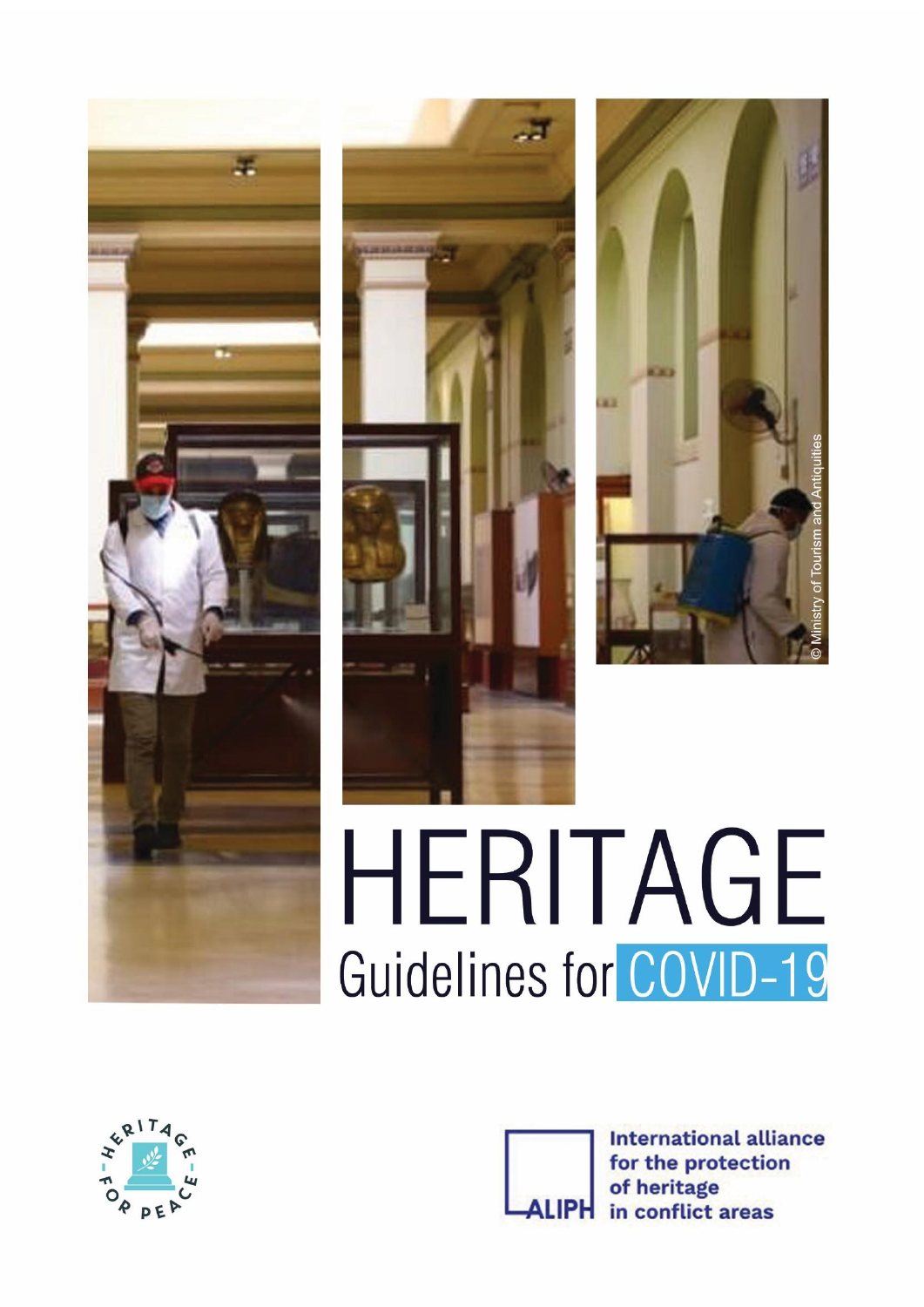# HERITAGE Guidelines for COVID-19

Iraq, Libya, Syria, Yemen

By

# Rene Teijgeler, Isber Sabrine, Yoldez Halleb, Mahmoud Barakat and Elisabeth Korinth

Barcelona, August 2020

Correspondence: isber.sabrine@heritageforpeace.org Report Heritage for Peace financed by Aliph Foundation

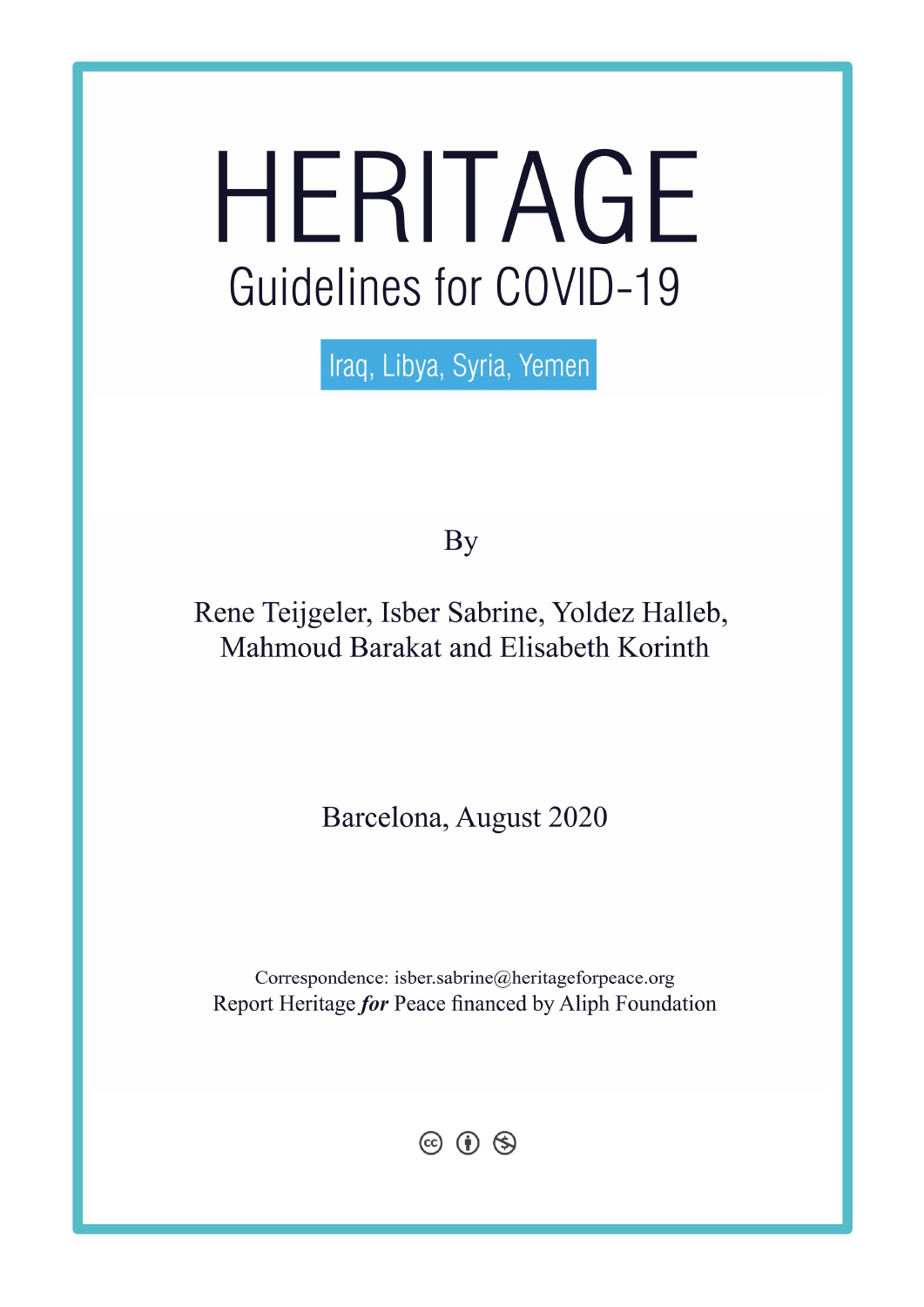# **PART 1** HERITAGE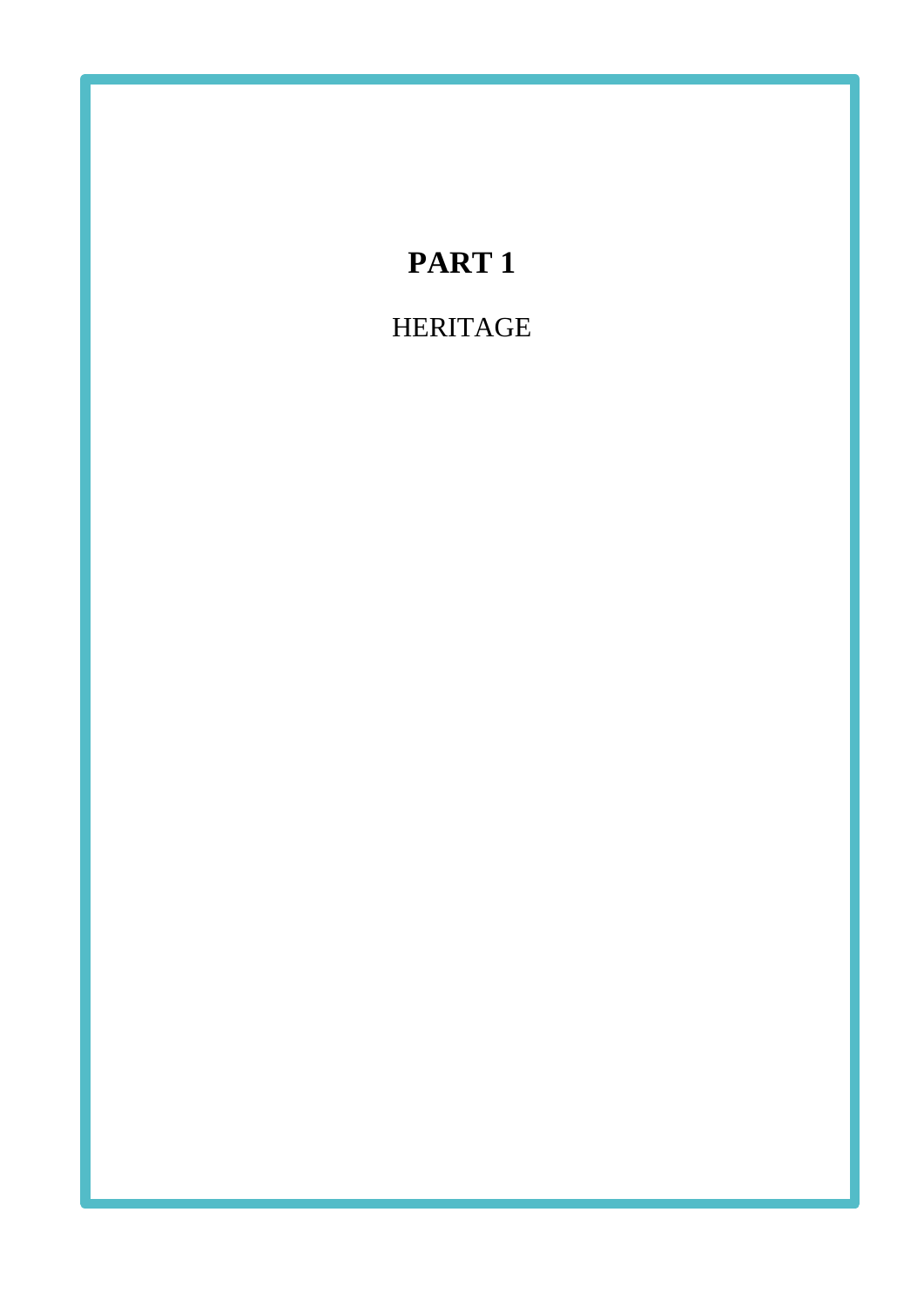# *Introduction*

This chapter sets out the general situation of the archaeological sites in the target countries of these guidelines as a result of the COVID-19 pandemic. It will begin by describing the situation, before suggesting advice for archaeology staff responding to the crisis, with links to further resources. It is primarily aimed at staff of archaeology, or those interested in the effects of the pandemic on the archaeological sites of these countries.

Archaeological sites are exposed to a variety of threats worldwide related to both human activities and natural hazards. Even before the outbreak of COVID-19, most of the archaeological sites in the Middle East and North Africa (MENA) region were at risk, and lacked sufficient funding. The coronavirus has laid another burden on the archaeological field, and restricted, stopped, or even reversed previous restoration and support efforts in war-torn societies. Archaeological sites have been directly affected by the global pandemic and will continue to experience extreme disruption. These Guidelines compile information and recommendations to help those responsible for archaeological sites to ensure that their site remains secure and in a good state of preservation, and that both staff and visitors remain safe and healthy. The following sections include various ideas other sites have implemented that have proved to be successful, as well as ideas and recommendations for activities that could be undertaken while sites are closed during lockdown, and for reopening measures. They seek to cover all activities needed in order to ensure that - despite the emergency situation management plans are in place and effective. Several organisations, listed below, have been quite active in developing measures and recommendations which they keep up to date. Given the difficulties caused by the current pandemic, it is natural that not all measures can be implemented at your site: it will depend on the structure of the site and the resources available. Therefore, choose the recommendations that fit your site best and which are possible to implement. We recognize that knowledge about COVID-19 continues to evolve, which may require you to adapt, so keep following the regular updates from professional organisations, keep your staff informed, and adjust the measures you put in place whenever it is appropriate.

# *Lockdown*

Due to the threat to public health posed by the spread of COVID-19, many archaeological sites have been closed, and the related cultural institutions, research centres, and companies that provide services or goods for archaeological sites have had to pause their work, in most cases for an indefinite period. Upcoming events and conferences have been cancelled, postponed, or shifted to virtual platforms. Numerous sites have lost essential sources of income due to the drop in tourism, events, and field excavations and many people working on archaeological sites or in a position related to a site have lost their jobs and have been forced to look for other income opportunities. There is a danger that they will not return to their former positions and consequently the sector will lose their experience and expertise. While excavations are on hold and guards do not get paid and/or have left their jobs, the security of archaeological sites is at significant risk.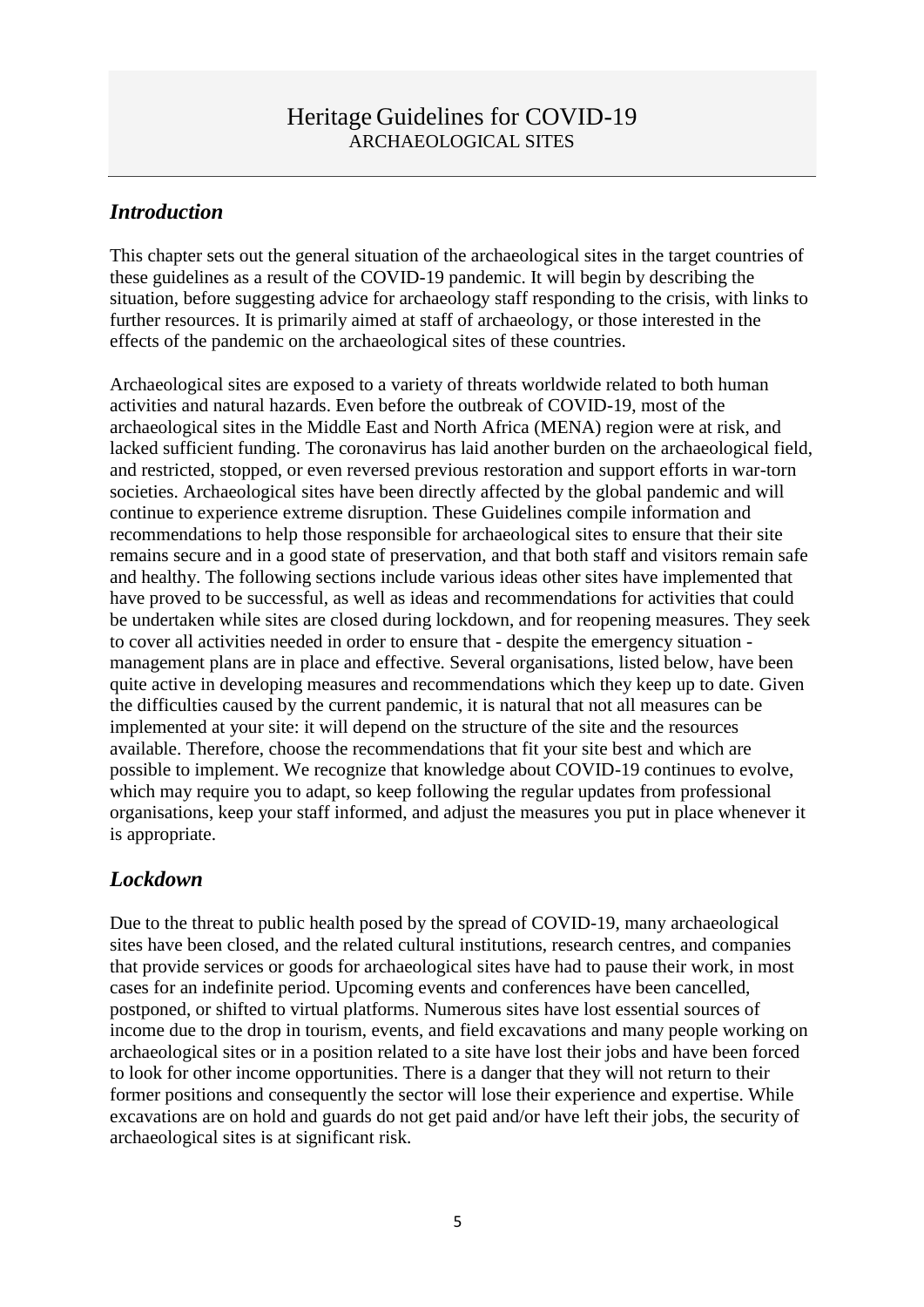Although the closure is temporary, i.e. until COVID-19 is under control, many sectors have chosen to ask their staff to work remotely, requiring them to carry out new or different work. For many archaeologists, on the other hand, working remotely is nothing new and much can be done in the field of research while excavations are halted. However, the top priority of any archaeological site should be the health and safety of their staff and the communities they serve.

#### Communication

It is essential to stay in touch with those you serve: communication is key in these unprecedented times in order to maintain a connection with the public. Keeping your local community connected to your site and updated about what is going on, will help them to understand the current changes and prevent any loss of connection. Ensure your staff remains well-informed, and, ultimately, confirm an easy return to work and a smooth reopening for your site. Therefore, stay in touch with your staff on a regular basis, especially regarding their health situation. While the site remains closed, put up physical signs on the entrances of your site that communicates the reason for the closure. If you have a digital presence, you are advised to put COVID-19 resources, including updates and the local regulations, on your home page. Update all of this information regularly, but also explain why the closure is important, what it means for the community, how you are protecting your staff, and how you are planning to protect visitors if and when they can return.

Be aware that the current crisis is posing big challenges for local authorities and governments who are currently overwhelmed with work. Archaeologists will need to be involved in the development of meaningful and sufficient COVID-19 policies to ensure the protection of archaeological heritage. Staying in contact with local authorities is therefore vital. Discuss your needs and share ideas on how sites can be reopened when possible. Share contact information to give people the opportunity to contact you with questions, concerns, or even ideas. This information should be available directly at the entrance to the site, and on online platforms such as your website, tourism websites that share information about archaeological sites, and social media platforms. Make sure the information telephone number is adequately staffed. (See for more information below at *Resources* Lockdown *Heritage Foundation, - Crisis* Communication for Leaders and Part III of the Guidelines - *Basic Digital Tools*).

#### Activities

The coronavirus has developed and spread differently around the world, so each country experiences the pandemic differently and reacts with different measures depending on their resources, capacity, and availability of reliable information. It is recommended that each archaeological site management team undertakes their own site assessment in order to develop specific actions that are related to the nature of the site, its size, and the way it is organized and managed. Sharing the results with others can be helpful in exchanging experiences and can help distribute important information on how strategies can be implemented and what has helped to keep costs as low as possible.

A crisis can sometimes be an opportunity and staff can still work on alternative tasks during a lockdown, such as conducting overdue maintenance and completing essential conservation tasks. It may also be a good time to provide extra training for staff, and to encourage them to diversify their responsibilities and experience by learning about and taking on essential tasks like security, site monitoring, or public relations. Switching tasks can give staff a chance to learn more about the work processes of the site, which can be very advantageous for the whole team.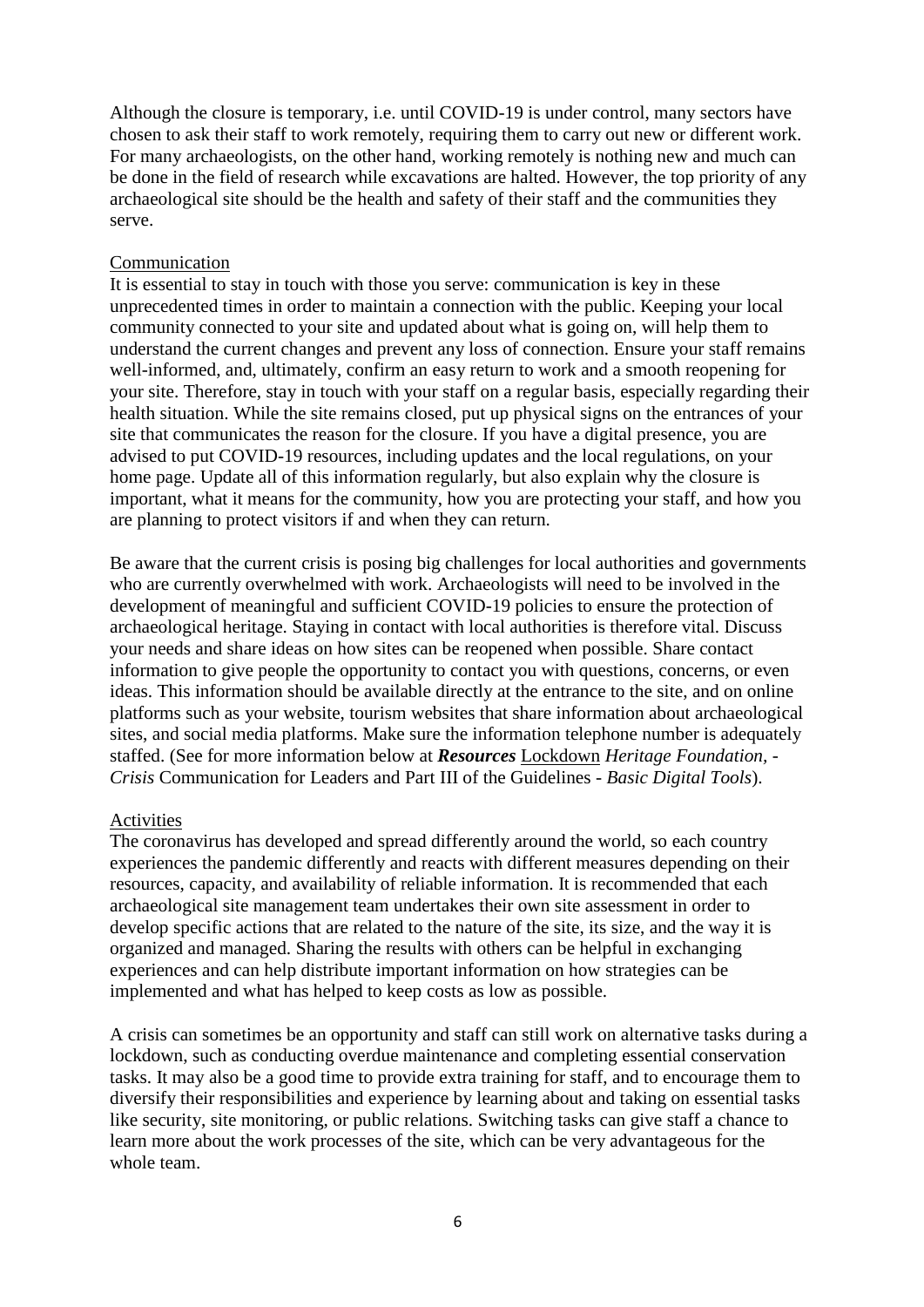In addition, while a site is closed, the management team can make new plans and design new strategies related to running the site, develop and update the site's online presence, evaluate data collected on visitor experiences and respond to feedback, develop educational material relating to your site, or even plan future excavations that need to be done. Make sure to start an awareness campaign, so that people become aware of what you are doing, how important your work is, and about the role of archaeological heritage in society. (For more information see Part III of the Guidelines - *Basic Digital Tools*). This is also the time where long overdue research can be finished. (For more information, see below in *Resources* Lockdown *Cultural Heritage Agency* - Guidelines for Building Archaeological Research). Listen to the needs of the local community (some additional suggested methods are detailed below) and get engaged in developing ways to help both them and the local authorities in their work. Even if it does not relate to heritage work, providing such support can sometimes help to strengthen bonds with the surrounding community, which will have a positive effect on their relationship with the site. Offer other possibilities like online activities to show that you are taking deliberate action to still serve. We have collated some suggested activities that can be done during lockdown for you to consider.

#### *Online activity*

Although archaeological sites are closed, online communications with community groups is still possible. Whilst heritage sites are closed as part of the coronavirus response measures, many have started to increase their online activity in order to remain in communication with their audience and offer new ways of engagement with their visitors. This can be a great opportunity to enlarge your own audience and to stay in touch with your community. Social media platforms offer virtual spaces for people to create networks around shared interests and are of great help in times of lockdown when sites must close. You could ask visitors online if they are interested in doing non-essential activities. Social media activities are easily planned and implemented. There are three main purposes that social media can be used for under the present circumstances.

#### Active community participation and involvement

Community should be at the heart of any activity in the heritage field, as it was *by* people that heritage was created, and it is *for* people that heritage is preserved. Social media platforms give a unique insight into what people are generally interested in, as you can study what questions people have and what content they find interesting. Engage your community in the work of your site - for example, invite them to send you questions about what they have always wanted to know. Ask them what they would like to see in the future when the site reopens. Also, include your audience in the decision-making processes, if possible, and integrate community perspectives in your work. Often, people are more likely to help when they realize they can be part of the solution. This can be done simply, by posting questions on your social media platform and asking people to respond in the comments section. Or you could create a poll with pre-determined options and invite people to participate. Listen to their views and try to incorporate them.

#### Knowledge dissemination

Social media platforms can help to disseminate knowledge about heritage in general and archaeology in particular, its importance, and about various aspects of safeguarding archaeological heritage. Develop content that encourages audiences to learn and explore your site from home. For example, share pictures and material from your site to show aspects that are rarely seen.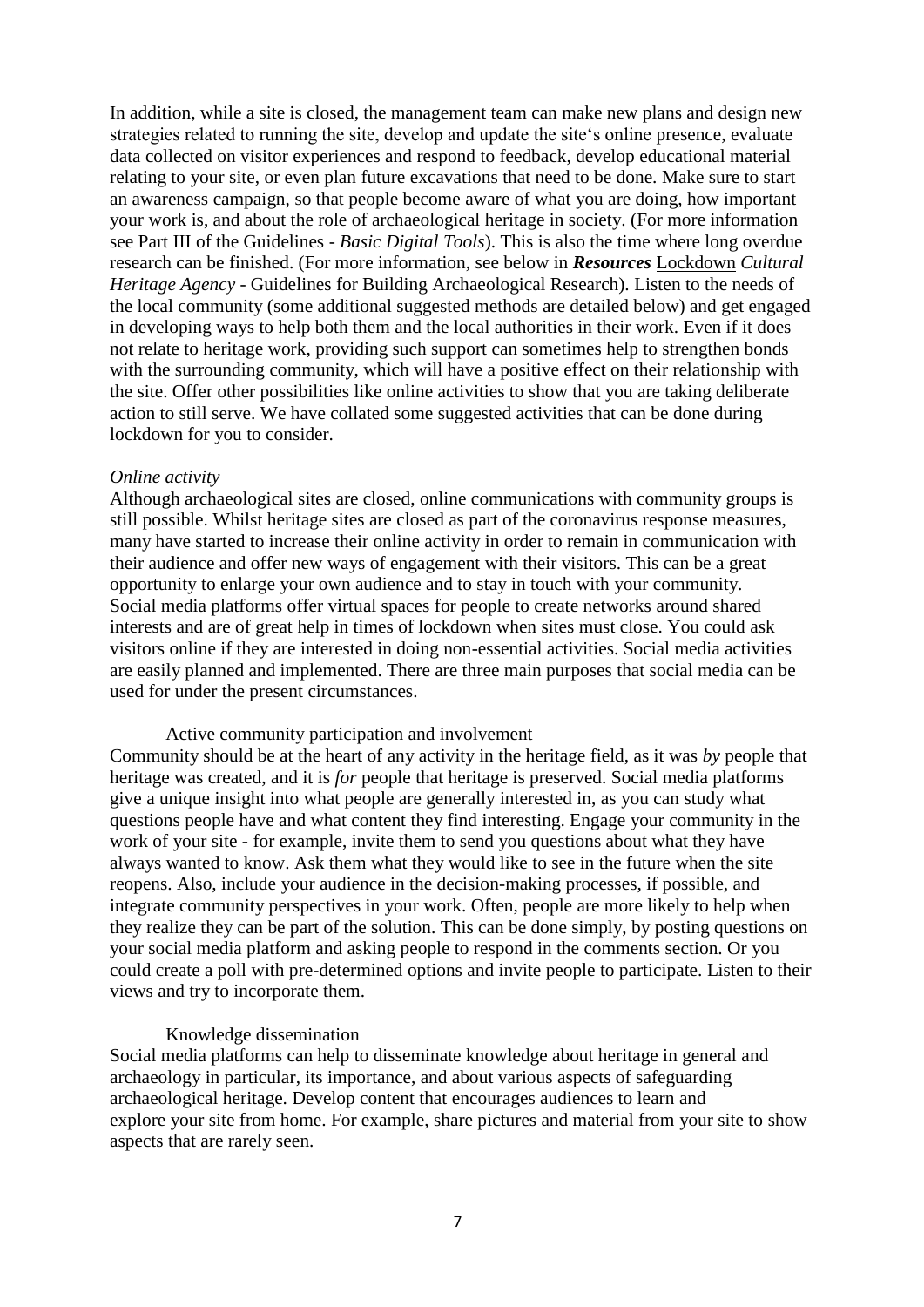Also, share your activities during lockdown to keep the audience updated about your work, and show you are still there. Or simply share interesting articles that can inform people about your archaeological site.

#### Raising awareness

Take advantage of social media tools to explain to your audience why archaeological heritage is important, what threats it is currently facing and to create awareness and sensibility. Education about threats can actively change the way people will interact with archaeological heritage in the future. One way, for example, is to share pictures of threats – like decay, vandalism, or illegally dug holes – with explanations of how these directly impact the site and its surrounding community in a negative way. Start meaningful discussions with your audience on how this could be prevented and what role community and society can play in it. Use relevant hashtags in order to be visible to communities of the same interest. Hashtags like #protectheritage, #cultureunderthread, #culturalracketeering, #climateheritage or #unite4heritage are campaigns to raise awareness about the threats facing heritage worldwide; using them can help to enlarge your audience and engage in online discussions.

#### Forming digital partnerships and collaborations

As the main purpose of social media platforms is to create networks of shared interests, use your platforms to get in touch with other archaeological sites, people, and organisations that work in the same field to exchange information and experiences, and actively support each other. This can be done by directly contacting pages, liking their page, sharing their posts, or tagging them in your posts that might intersect with their work. Engage in online discussions and be available for people to contact you. Follow and contribute to hashtags to join important conversations and share your perspective to enrich the debate. (See Part III of the Guidelines - *Basic Digital Tools* to get more information on the various social media platforms and how to use them. See *Resources* Lockdown - *Digital heritage* for a list of helpful online sources as well as *Social Media Examiner* for guidance in social media related questions.)

Many institutions have started to upload virtual tours and videos on online platforms to enable visitors to engage with sites from home. Even if professional camera equipment or other software is limited, videos are easily made with a smartphone and can take online communities on a personal journey through a site while it is closed, letting them engage with the staff as well as the site. (See more information below at *Resources* Lockdown - *Digital Heritage* - Archaeological Institute of America – Virtual Tours).

#### Institutional cooperation

In times of global challenges, it is necessary to seek (inter-)national allies and develop collaborative networks that are able to help each other when it seems impossible to receive outside aid. For example, it is possible to start crowdfunding campaigns by engaging people in the protection of archaeological sites. As many archaeological sites are facing similar problems, it can help to network with other sites and exchange practices or jointly plan protective measures. This exchange of help and experience not only helps in the short term but can encourage and strengthen institutional cooperation at a time when the pandemic closure measures are separating people and communities. Select an archaeological institution of your choice that can be contacted for assistance and that can serve as a reliable and trustworthy partner in times of uncertainty. One possible helpful international institution might be ICCROM Sharjah in the UAE, for example.

(For more details, see *Resources* Lockdown - *ICCROM Sharjah contact* and *Networks*  for possible partners and groups.)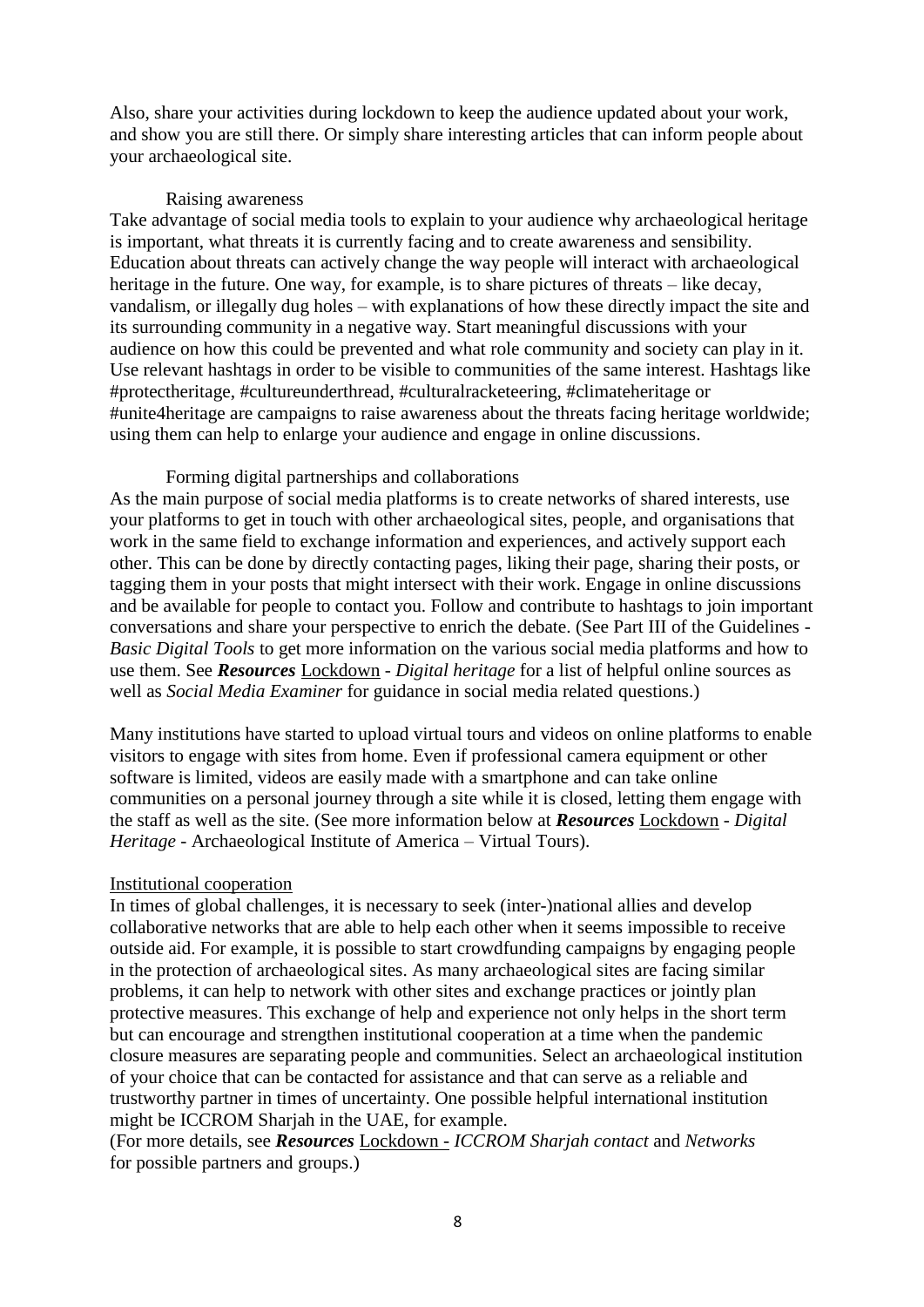# *Safety*

The safety and well-being of people should always be a priority. It is utterly vital to place the health and safety of staff at the forefront of decision making. Stay well-informed about their mental and physical health and support them where you can from home. In crisis management the health of staff is often overlooked. Establish health and safety protocols for staff and volunteers, and stay in touch on a regular basis while the archaeological site remains closed. (See more information on how to protect yourself and others at *Resources* Safety – *WHO -* Protection measures.)

Follow local guidance for hygiene and social distancing. Share and keep your staff up to date with recent advice from your government or local authorities regarding changes to health, safety, and work practices affecting personnel, and changes to employment conditions. Do not forget that work is more than "just-a-job"; socializing on the work floor is an important part of any labour force, so consider ways for staff to socialise online, and try and consider safe ways for them to socialise at work. Digital tools can also be used for online social gatherings. (See Part III of the Guidelines - *Basic Digital Tools*.) To stay informed on the latest on the COVID-19 virus, see the updates of your national or regional authorities and at *Resources*  Safety *- World Health Organisation –* About Covid-19 and *World Health Organisation* – Health Alert on WhatsApp (Arabic)).

#### Physical health

The most common way to contract the COVID-19 virus is, as we know, from other people. In order to stop the coronavirus from spreading, it is therefore necessary for staff (and visitors) to frequently wash their hands, clean used surfaces and equipment, and keep a social distance recommended by the World Health Organization. Make sure that soap and, if possible, antiseptic hand gel, are available for use. Wearing a face mask or using barriers or screens to separate people from each other is important in order to prevent the virus from spreading through sneezing, coughing, or strongly exhaling air. A "back-to-back" or "side-to-side" working arrangement may be recommended in offices with multiple people. Visitors and staff that do not feel well should stay at home and should not enter the heritage site. Vulnerable groups who are at higher risk, such as people with severe illnesses, compromised breathing (like asthma), or who are over the age of 60 should remain at home in order to lower their risk of infection. (To stay informed about the latest updates regarding the COVID-19 virus, see updates from international, national, or regional authorities at *Resources* Safety - *World Health Organisation –* About COVID-19 and Health Alert on WhatsApp (Arabic). Several institutions have offered guidance on safety measures at working places including archaeological sites. See *Resources* Safety below for helpful sources. For more on masks see *Resources* Safety - *Aga Khan Development Network - COVID-19 information -* Information on homemade and disposable masks and *Science Advances (07 Aug 2020) -* Low-cost measurement of facemask efficacy for filtering expelled droplets during speech).

Transmission through surfaces is less likely than person-to-person contact in an enclosed space for a long period of time, which is believed to be the primary way to catch the coronavirus. However, the possibility still exists that the virus could be spread by touching contaminated surfaces and then touching your nose, mouth or eyes. The longest survival of the coronavirus found so far has been three days on glass, steel and plastic (e.g. plastic-based materials such as CD's and DVD's). It survives for shorter periods on porous surfaces like cardboard, textiles, and wood. On cardboard, it survives 24 hours and on copper surfaces for just 4 hours. Generally, the harder the surface, the longer the life of the coronavirus.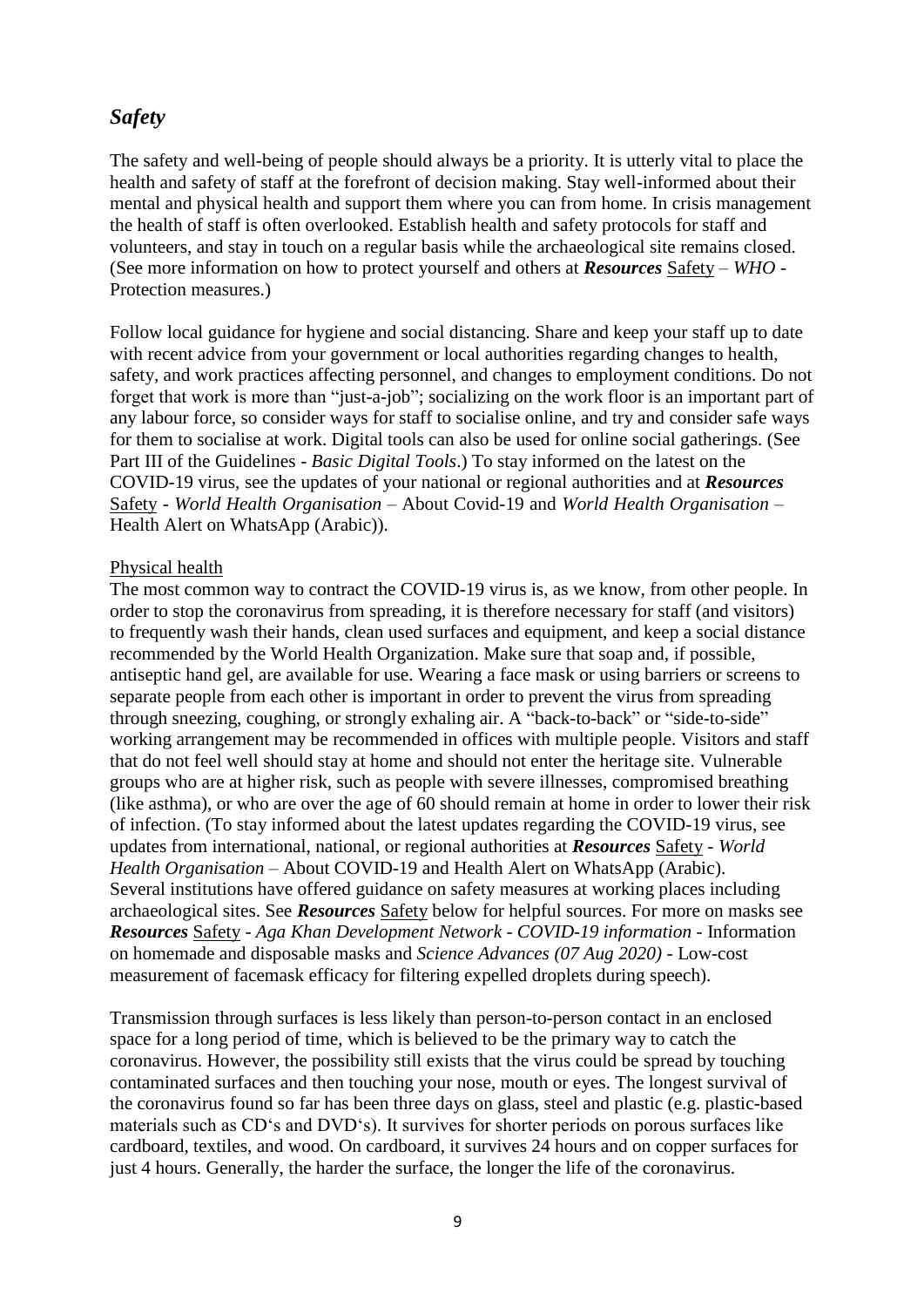The influences of the environment on the life span of the COVID-19 virus have not yet been researched well enough. Presumptive evidence shows that, in general, cool temperatures (4-  $6^{\circ}$ C) prolong viral persistence while very warm temperatures ( $60^{\circ}$ C and above) result in rapid loss of virulence. Low relative humidity (20-30%), also prolongs virulence, but may reduce surface to surface transfer. Dust raised in such dry conditions can be problematic as it reaerosolizes attached viruses. As elsewhere (such as shopping) these days the advice is: if you wash your hands several times a day, particularly after handling objects that others could have touched, the risk of transmission is significantly lower from an already low risk of transmission. It is therefore vital, to keep surfaces clean and sanitize tools after they have been used. It is consent to not touch archaeological objects without gloves and even more essential in times of a pandemic.

#### Mental health

Stress and anxiety are normal reactions in unfolding crises that severely affect the way people work and live. Violent conflicts and political instability have already claimed much of people´s resilience. Daily routines are broken, shopping is difficult, children must stay in in cramped rooms, and discharge or salary cuts leave families with less income or, in some cases, none at all. Regular health services, including mental health care, have often stopped and people are not treated. Mental disorders from before COVID-19 are now getting worse. Clearly, the badly needed psychosocial support is seriously lacking. It is therefore vital to pay attention to one´s own health and the health of others. The Reference Center for Psychological Support of the Red Cross recommends the following ―To Do's:

- Fact-check any news that is being consumed and self-educate with accurate information
- Maintain a daily routine to remain structured
- Acknowledge your own fears and feelings of helplessness without denying what is going on
- Actively stay in touch with friends and family virtually in order to maintain strong relationships; seek help from others and offer them help if they need it
- Take care of your own physical and mental health

(See more at *Resources* Safety – *World Health Organisation –* Resources on mental health and *The Reference Center for Psychological Support of the Red Cross)*.

### *Security*

#### Threats

The situations of archaeological sites differ in each country but - in times of violent conflict it is clear that they are all extremely weakened as a result of previous neglect, underfunding, damages, and other pressures. In observing press releases since the pandemic began, and from talking to various actors in the region, several factors have been identified as key threats to archaeological sites during the COVID-19 pandemic. They are mostly related to a lack of physical protection measures and a lack of physical presence on the sites. In addition, the widespread increasing economic difficulties faced by many people, combined with the opportunities presented by the site closures and reduction in site security, has resulted in an increase in illegal activities threatening cultural heritage such as vandalism, burglary, looting, and illicit trafficking.

A variety of factors impact the protection of sites. In order to understand the various threats, their context, and their impact on sites, the example of World Heritage sites can give clarity. The World Heritage Center has implemented one of the most comprehensive monitoring systems of any international heritage convention,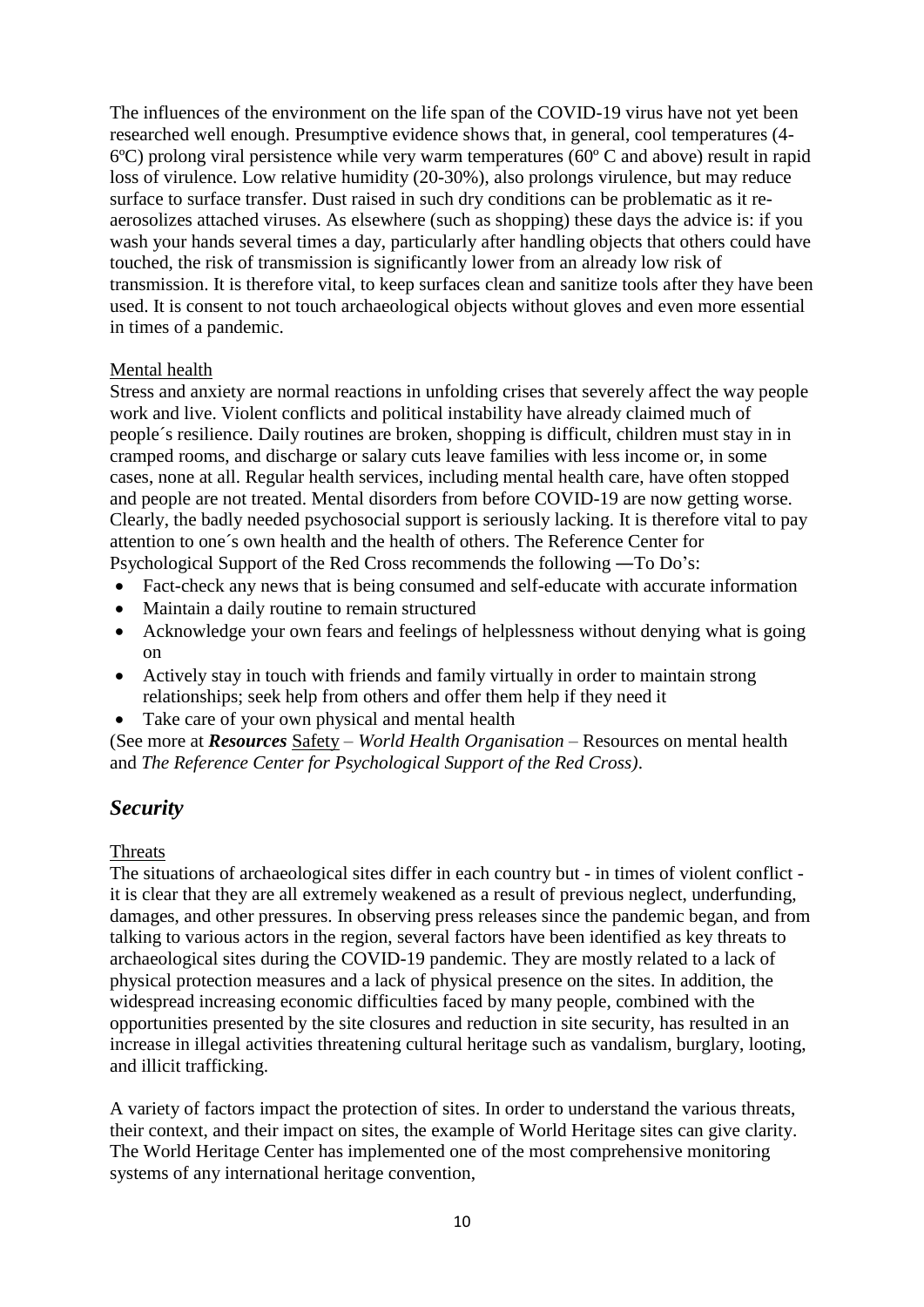collecting and analysing data on the conservation of World Heritage sites properties since 1979. Data analyses from 2018 identified a variety of peacetime and conflict factors that represent major threats to heritage sites including:

- building activities and development
- further development of transport infrastructure and utilities
- pollution, resource extraction
- war related destruction
- illegal activities such as looting, burglary and illegal trafficking
- climate change
- natural disasters or other sudden natural events
- cultural use of heritage (impact of tourism, local community use)
- lack of efficient management.

There is no disputing that the COVID-19 pandemic has already caused a great shift in the extent to which these factors impact heritage sites in the MENA countries, and that the most remote sites will be hit the hardest. However, whilst these very specific threats to heritage might be diminished by the closure of sites and tourist companies, the lack of visitors simultaneously results in a dramatic drop in the financial resources through tourism that is so vital for the survival and protection of these cherished places.

#### *Vandalism and destruction*

The lack of protection at sites leaves properties exposed to deliberate destruction or abuse. The pandemic lockdown represents a big challenge for archaeological sites with regards to their security. Several countries in the MENA region have reported an increase in vandalism on archaeological sites as many of them are not protected by a fence or security guards to restrict and ensure proper usage of the space; they are simply open for people to enter the property.

#### *Burglary and looting*

While the actual loss of heritage during the pandemic will only be assessable when the situation will be back to normal, it is expected, that there has been an increase in burglary and looting at closed archaeological sites around the globe. In most cases, looters and thieves took advantage of distracted authorities, and the lack of security guards and antiquities police, to break into buildings; such attempts are thought to be strategically planned. However, in the face of the economic fallout and increased social instability resulting from the pandemic, many people are forced (once again) to turn to subsistence looting. However, the involvement of organised crime in looting and burglary, and the ensuing illicit trafficking of cultural objects remains a serious consequence.

In April 2020, cultural ministers from different countries expressed their concern to UNESCO on the lack of protection of archaeological sites around the globe.<sup>1</sup> Limited or no surveillance measures at all have left most archaeological sites in the MENA region unprotected and open for looters. This includes the closure of the World Heritage sites in the 167 countries that have properties on the World Heritage List.<sup>2</sup> While archaeological sites within or near cities usually receive more attention and protective measures, sites in remote areas are heavily affected by looting. While there have been many individual reports of the destruction of sites, the extent of the loss remains unknown due to the lack of any systematic monitoring during this unprecedented crisis. The problem is exacerbated by the fact that illegally excavated objects are harder to trace as they have never been documented or registered.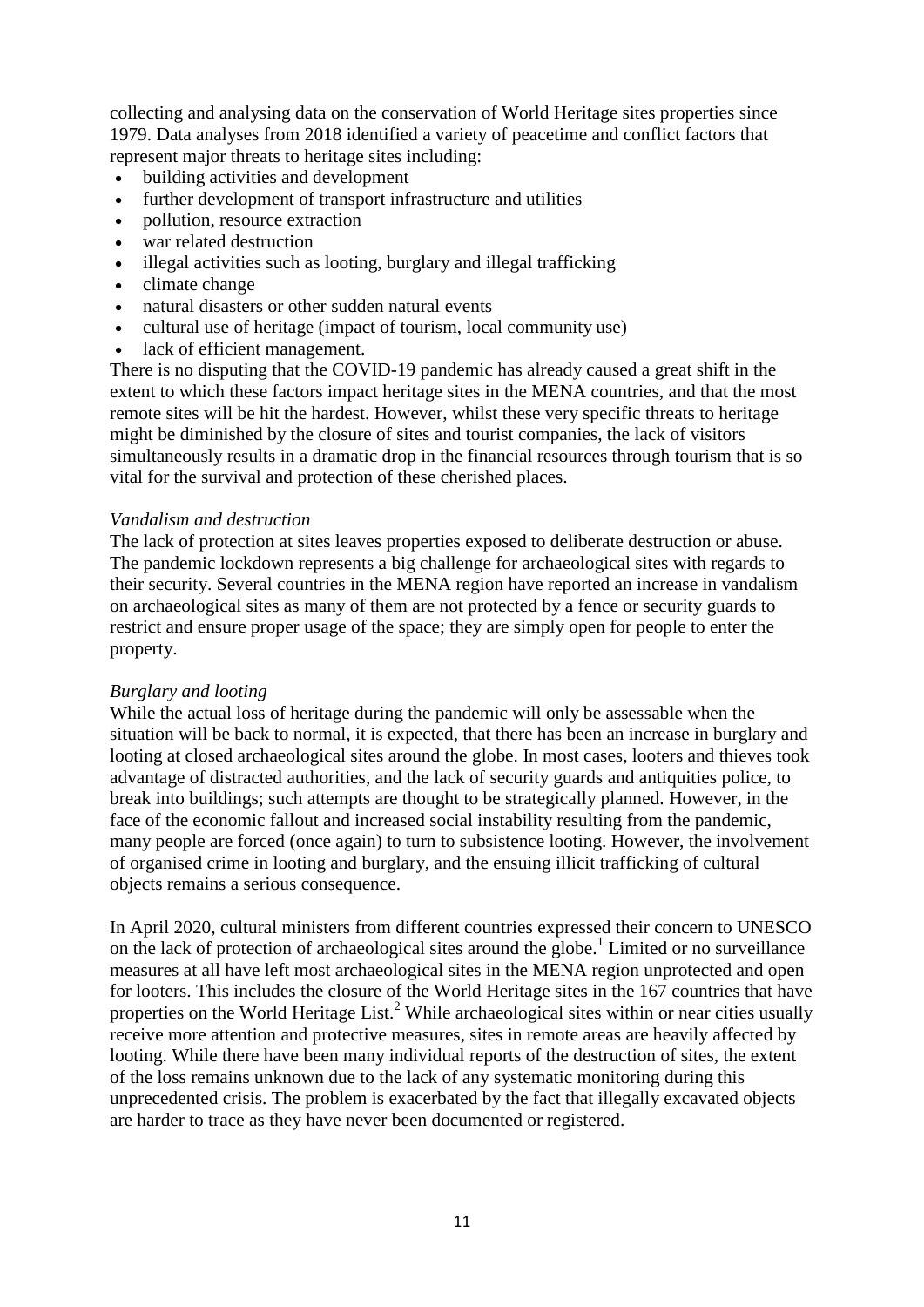#### *Illicit Trade*

Since the outbreak of COVID-19, several organisations - such as the ATHAR Project, who monitor the sale of artefacts via online platforms such as Facebook groups - have reported an increase of activities. The ATHAR Project (Antiquities Trafficking and Heritage Anthropology Research Project) is carrying out investigative studies led by a group of heritage experts on organized crime with a focus on illegal trafficking of cultural property and its linkage to financing terrorism. In 2019, a research study by the project revealed over ninety Facebook groups in which a total of approximately 1.9 million members shared tips for looting ancient sites and sought to sell their findings. Currently, the organisation is monitoring 120 Facebook groups: the largest group has over 300,000 members and a daily post rate of around 175 posts. In many cases, the sellers advertised their stolen goods with videos showing footage of the actual looting in order to prove the authenticity of their wares. Responding to these reports, as part of a new set of standards, Facebook and Instagram changed its policy in June 2020 to ban the selling of historical artefacts and attempts to encourage trade on their platforms.<sup>3</sup> However, many have expressed concerns that these regulations will not be followed due to a lack of enforcement.

Overall, COVID-19 has had both positive and negative effects on illicit trade. The closing of borders and forced lockdown initially hampered transnational trafficking and increased the chance that traffickers would be caught or forced to pause transporting cultural objects over borders, especially at the beginning of the coronavirus pandemic. However, the lockdown has forced archaeological sites to close, often leaving them unprotected and open for looters. At the same time, insecure job situations are increasingly encouraging people to turn to crime to generate income for their families. Criminal groups have now adapted to the new pandemic regulations. The Alliance to Counter Crime Online and the Global Initiative against Transnational Organized Crime, for example, are currently examining the relationship between the health emergency and the illicit trafficking of cultural property after reports of health emergency workers who were caught trafficking objects. In some cases, police found fake money, weapons, and drugs alongside stolen antiquities. The findings, yet again, confirm the interlinkages between antiquities trafficking and other types of organized crime. Criminal groups may be strategically targeting health workers to take advantage of their ability to move freely. (See more at *Resources* Security - The ATHAR Project and Alliance to Counter Crime Online and Global Initiative against Transnational Organized Crime)

#### Preventive measures

To provide the best protection, it might be helpful for staff managing a site to start with a general site security assessment to identify the site's vulnerabilities, and the potential threats to it. (For more information about site security assessments, see below at *Resources* Security - *ASIS Foundation Research Council, -* CRIPS Report, which presents a helpful case study and introduces different methodologies as well as possible actions that can be taken). As most archaeological sites face similar challenges, it might be worth working in closer cooperation within a network of sites in which challenges, suggested practical solutions, and help can be exchanged.

However, the most effective strategy to hinder looting on a site is to obstruct or prevent people from entering the site, and/or to counteract the reason why people loot or vandalise. As the former is easier, it is recommended to evaluate possible ways in which archaeological sites can remain guarded and protected during a lockdown. The first step is to seek ways to implement a physical presence on the site, either by ensuring there are civilian guards,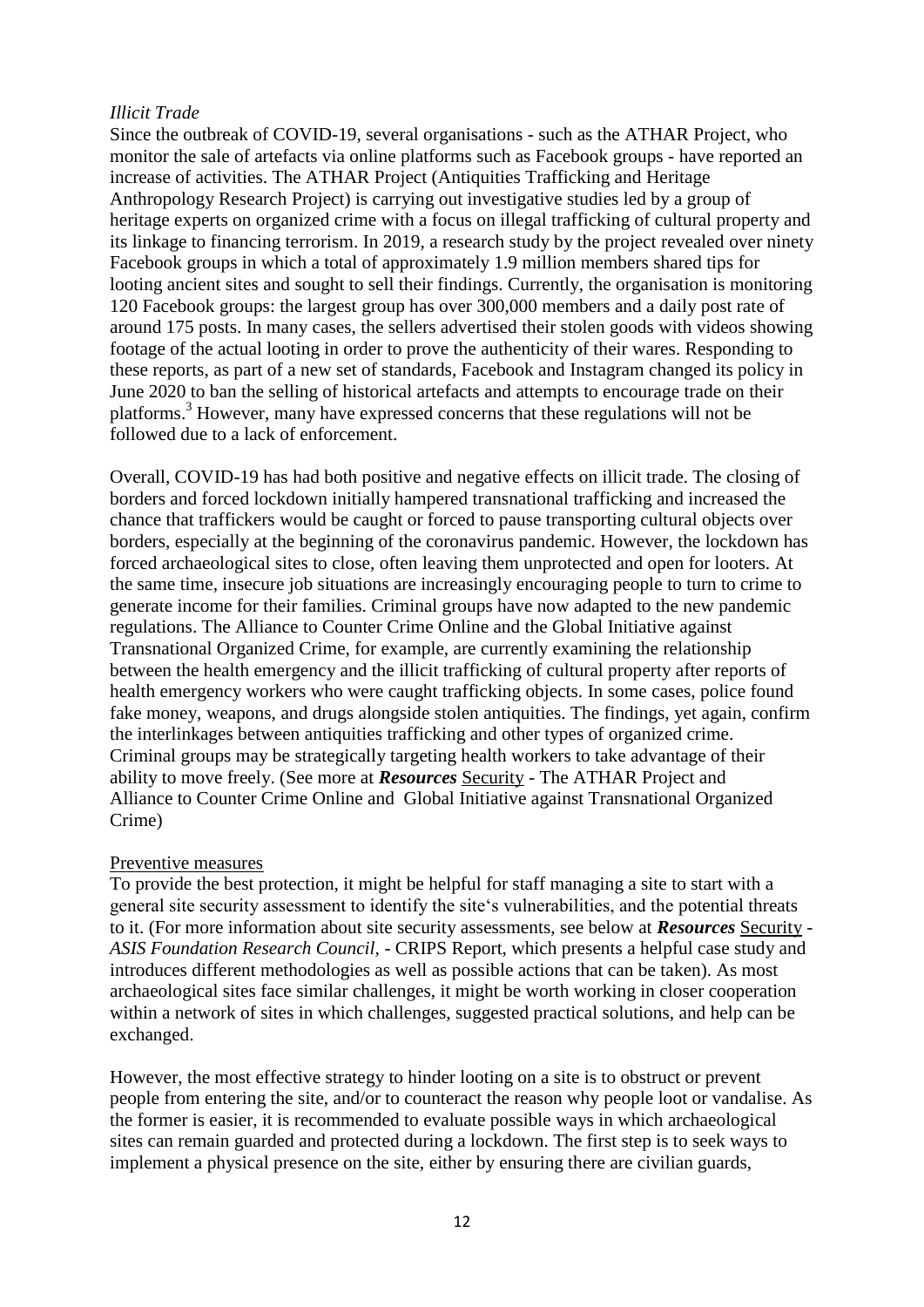or requesting that police, or even military forces, to protect the site. The assignment of human resource needs, of course, should be assessed in close cooperation with local authorities and health organisations following public regulations on work and travel during this time, and organized in line with governmental regulations on COVID-19. As humanitarian aid is redirected towards fighting COVID-19, institutions should research other possibilities to pay guardians on the site. A few organisations have established emergency funds in order to provide financial help for heritage preservation workers and institutions struggling under the pandemic. (For funding possibilities, see below at *Resources* Security - *Funding possibilities*.)

If physical surveillance is not possible, you could resort to closed-circuit television (CCTV) or other electronic monitoring systems. Bear in mind that during the coronavirus crisis, it will probably be difficult to have it installed if it isn't already; besides, it is very costly. However, such systems may deter criminals, or allow you to catch them and recover your collections if it records them. In addition, it may allow you to detect whether someone has placed your facility under surveillance to check your security – however you will need to either monitor your premises in person, or check your CCTV feed regularly to see if you are being watched. Bear in mind, once you notice an irregularity, you need to have a follow-up plan in place – who do you warn? You should work with the emergency response services to develop procedures to handle such situations, and ensure all staff is aware of them. Nevertheless, even with electronic or in-person site-monitoring, some risks will remain, such as vandalism, burglary, lack of maintenance, and the standard threats to collections.

While the site is still closed to visitors, take the time to undertake security measures such as fixing fences, and checking doors, windows, gates and alarm systems. If the site is not directly protected from the outside, take this time to set up clear boundaries to define the protected area. If necessary, build a fence around the site to clearly separate the archaeological area from other public spaces. (For more information, see below at *Resource*  Security - *ASIS Foundation Research* - CRIPS Report and *WikiHow -* How to Protect and Preserve Archaeological Sites).

Lastly, while the site is closed due to the pandemic measures, make sure that objects and working material, such as tools for archaeological excavations, are stored in a safe place to limit opportunities for theft. It might be helpful to transport material from unprotected excavation houses to a space that is more secure until excavations take place again, as excavation houses are often targeted in conflicts and times of insecurity.

A summary of measures to take for the exterior include a regular check on:

- close all external doors, windows, blinds and shutters and make sure they remain closed and secured
- check gutters and drains for potential blockages
- store sensitive materials and equipment, and ensure safe storage is maintained (including checks on flammable materials, power stations, and external equipment for air conditioning)
- check exterior devices for fire and security alarm systems
- clear debris, dust bins and food stuffs, and clean the gardens, so as not to attract rodents and other pest hazards
- demonstrate that the building is being monitored by maintaining walkways and landscaping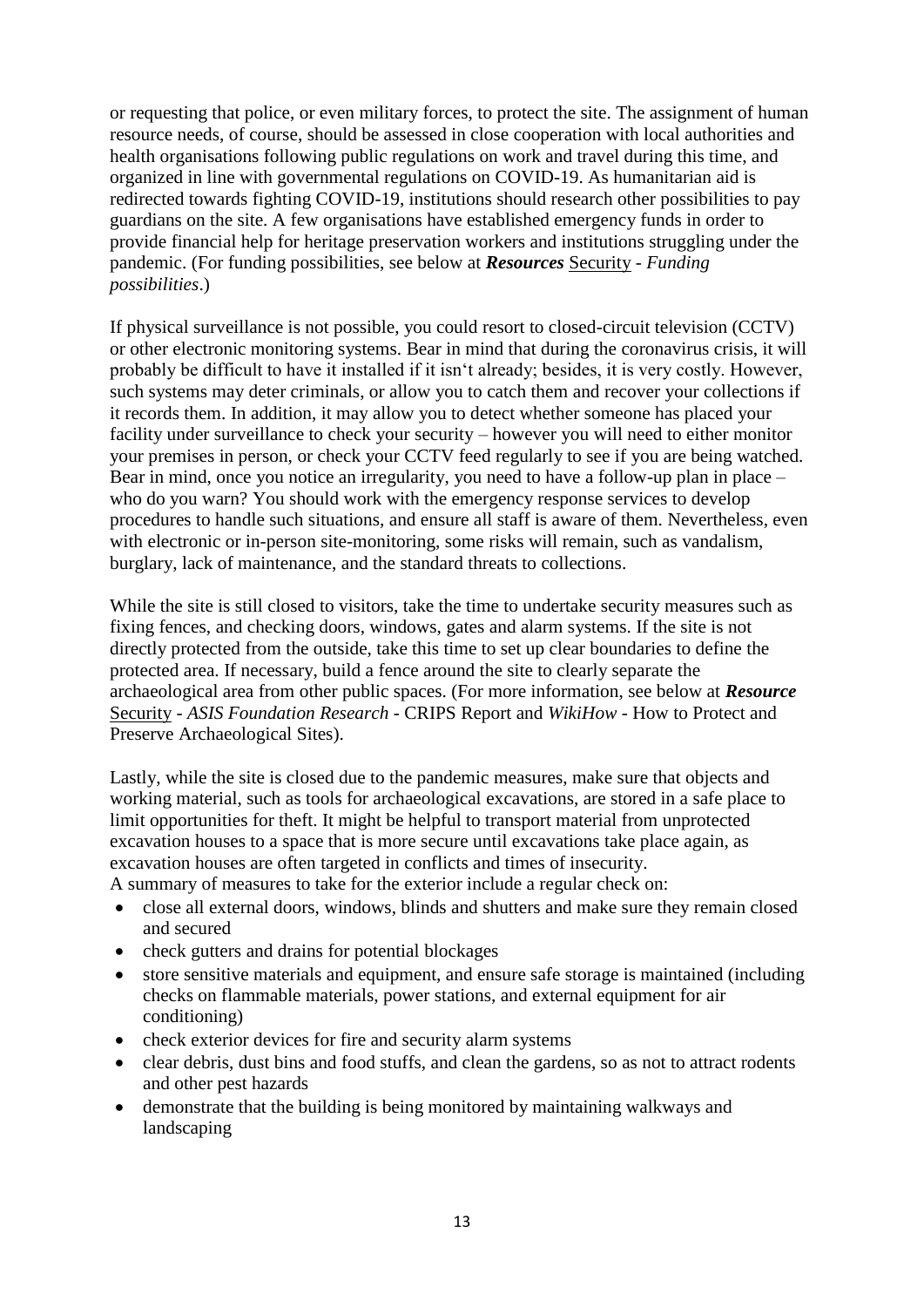For the interior, you should check the following:

- check the window coverings (for example, are blinds down/closed or up/open)
- deploy glass security film which will slow down the perpetrators
- ensure lights are turned off except for security lighting
- ensure power is turned off where appropriate
- remove all fresh food from the premises empty refrigerators and leave the door open;
- check the climate control, including remote controls, temperature and relative humidity
- remove high-risk items from display, and make sure any items on loan, returned items and valuable items are placed in (and remain in) secure storage
- secure valuables (cash boxes, computer screens, laptops and other electronic equipment)
- secure important sensitive documents and information
- test fire and security alarms
- ensure fire doors are closed
- make sure flammable materials are stored in fire protective storage
- cover collection items that may be vulnerable to light damage
- cover objects on open display/storage with dust sheets
- make sure water taps are turned off and dehumidifiers are turned off and emptied
- check for mould infestations and rodents and check pest traps
- clear debris and empty dust bins
- and as you leave, make sure doors and windows are closed correctly (that is, are they locked, closed against dust, or unlocked, ajar or open)

In all instances, it is of the utmost importance to check the procedures both before leaving the premises, especially in case of emergency. Additionally, make sure to establish a means and process to record and share the results of security checks between relevant colleagues.

#### *Proactive measures for return of stolen objects*

Despite institutional attempts to keep properties guarded and secure, in the midst of chaos, objects might still be stolen. It is therefore important to strategically plan for this eventuality in order to increase the chance that stolen objects might be traced back to their origin. To do this, the object either needs to be marked with a permanent sign or recorded in such a way to demonstrate proof of ownership.

Visible marks on objects are often scratched out or washed away. Recognising this, the SmartWater Foundation, in close cooperation with Iraq, the University of Reading and RASHID International (Research, Assessment and Safeguarding of the Heritage of Iraq in Danger), has developed an innovative way to mark heritage objects with a stable invisible colour ink, called SmartWater. The liquid can be applied to inorganic materials, such as glass, stone, metal, pottery. The result of this marking method is still under discussion (See more at *Resources* Security - SmartWater Foundation).

However, labelling objects is not the only measure that should be undertaken. All objects owned by a site should be clearly documented (with photos) and labelled, and all the information should be stored in inventories of the objects(see Object ID for standards), ideally with backup copies stored off site. As well as having significant day-to-day management benefits, it allows collection managers to see quickly what is missing in the event of a theft. Furthermore, many laws relating to the restitution of objects from foreign countries require the objects to be inventoried so that an institution can prove ownership before objects are returned, such as the UNESCO Convention on the Means of Prohibiting and Preventing the Illicit Import, Export and Transfer of Ownership of Cultural Property (1970), which is signed by 140 states.<sup>4</sup> (See more at *Resources* Security – Object-ID).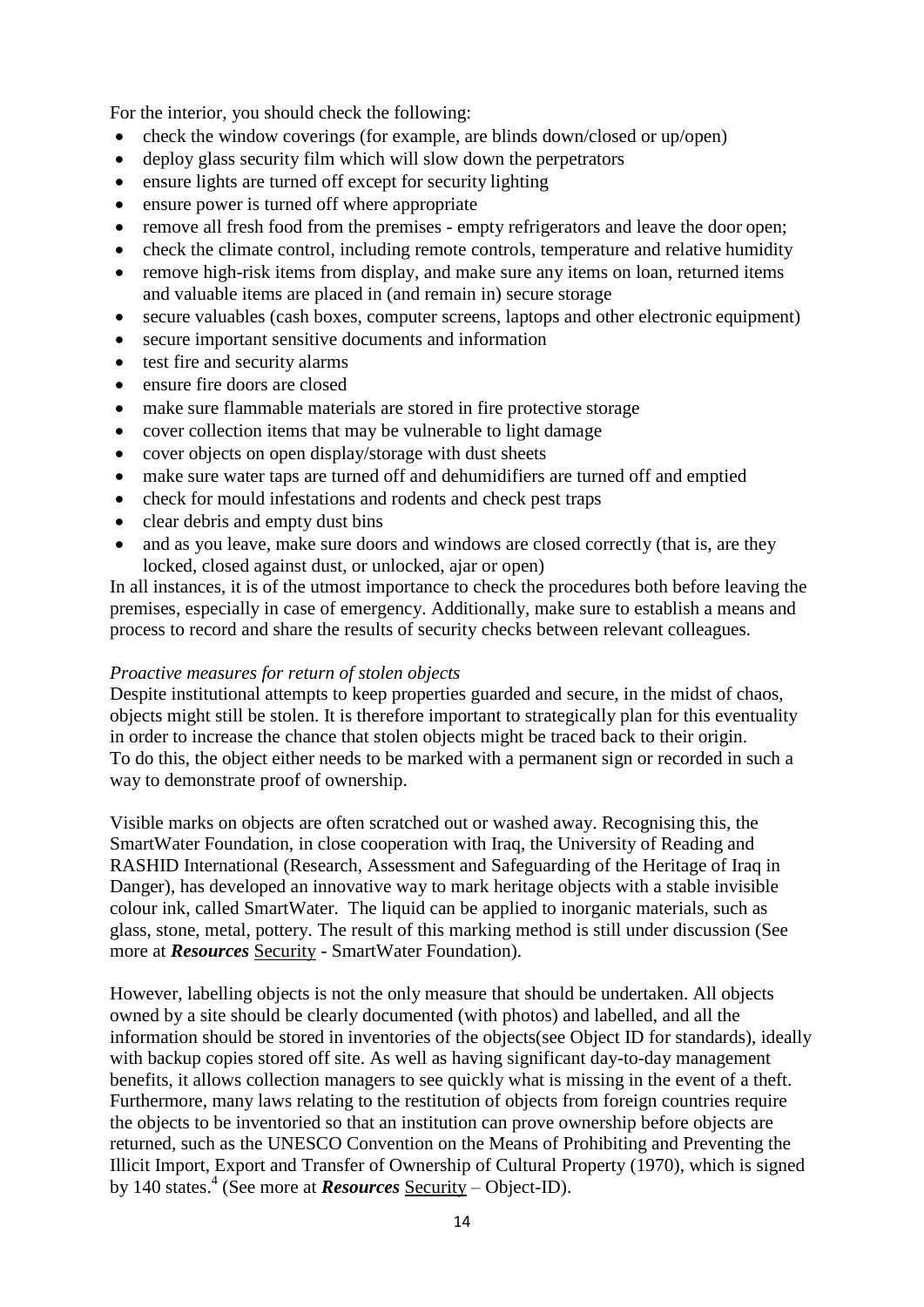#### *Monitoring*

If physical surveillance is not possible you could resort to closed-circuit television or other electronic monitoring system. However, not all sites will have acquired such a system and during the Corona crisis it will probably be difficult to have it installed; besides it is very costly.

Information is everything. Even if sufficient protection measures could not be implemented, it is vital to gather as much information as possible on what is happening on the sites and document any activity that is recognized. If staff is shifting their workplace to their homes, this might be a chance to shift tasks to online monitoring measures in order to learn more about the systems of online trade markets. While in the past, looting was often not documented, the increase of viral videos of looters and online groups makes it easier to document illegal activities and increases the chance that looters can be caught in the future. Staff can be of great help in detecting online platforms, reporting suspected illicit activity to local authorities, and observing and documenting online activities related to heritage sites. This documentation can be reported to, for example, the ATHAR project, to enhance their work in the field of combatting illicit online trafficking.

Set up a hotline for, or nominate someone willing to offer contact details to, the local community for them to report illegal activities on archaeological sites so that you can monitor and document what is happening around sites. These reporting measures usually not only contribute to gathering information about current threats, but simultaneously help to actively engage the local community, and raise awareness about the various threats heritage can be exposed to. Awareness-raising campaigns over social media platforms can also help to educate people on the harm of illicit trafficking.

#### *Community Engagement*

Many sites around the globe have started to actively engage their local community as guardians and keepers of cultural heritage. Several cases from Iraq show how sites are effectively protected when they are part of community´s identity and people feel responsible for their well-being and conservation for future generations, even during war. Local communities can play an active part in monitoring measures and are great communicators to raise awareness about the importance of archaeological heritage. Even if physical meetings are prohibited, institutions can start online groups on various online platforms and engage local communities or even communities from far away.

In the UK, for example, a research team at Exeter University was able to discover a range of archaeological sites from prehistoric, Roman, and medieval times by engaging volunteers who were willing to contribute from home. The volunteers identified these ancient sites using aerial survey. Sites like Terrawatchers also offer the opportunity for volunteers to get involved and track damage across the MENA region using satellite imagery. Volunteers are given sites at random and take an online tutorial to learn to recognise type of damage. (See more at *Resources* Security - Terrawatchers).

While many students face uncertainty due to the postponement of their educational courses, some cultural institutions have the capacity to offer educational programmes in which students can continue their studies in different formats. It may be useful to develop new innovative formats that can respond to the current crisis in ways that do not only seek solutions that support your own institution, but provide support at a broader societal level. It may also help to get in touch with universities to exchange ideas on how institutions can help each other in these times and what an archaeological site can do for students who are trying to grow in the heritage field.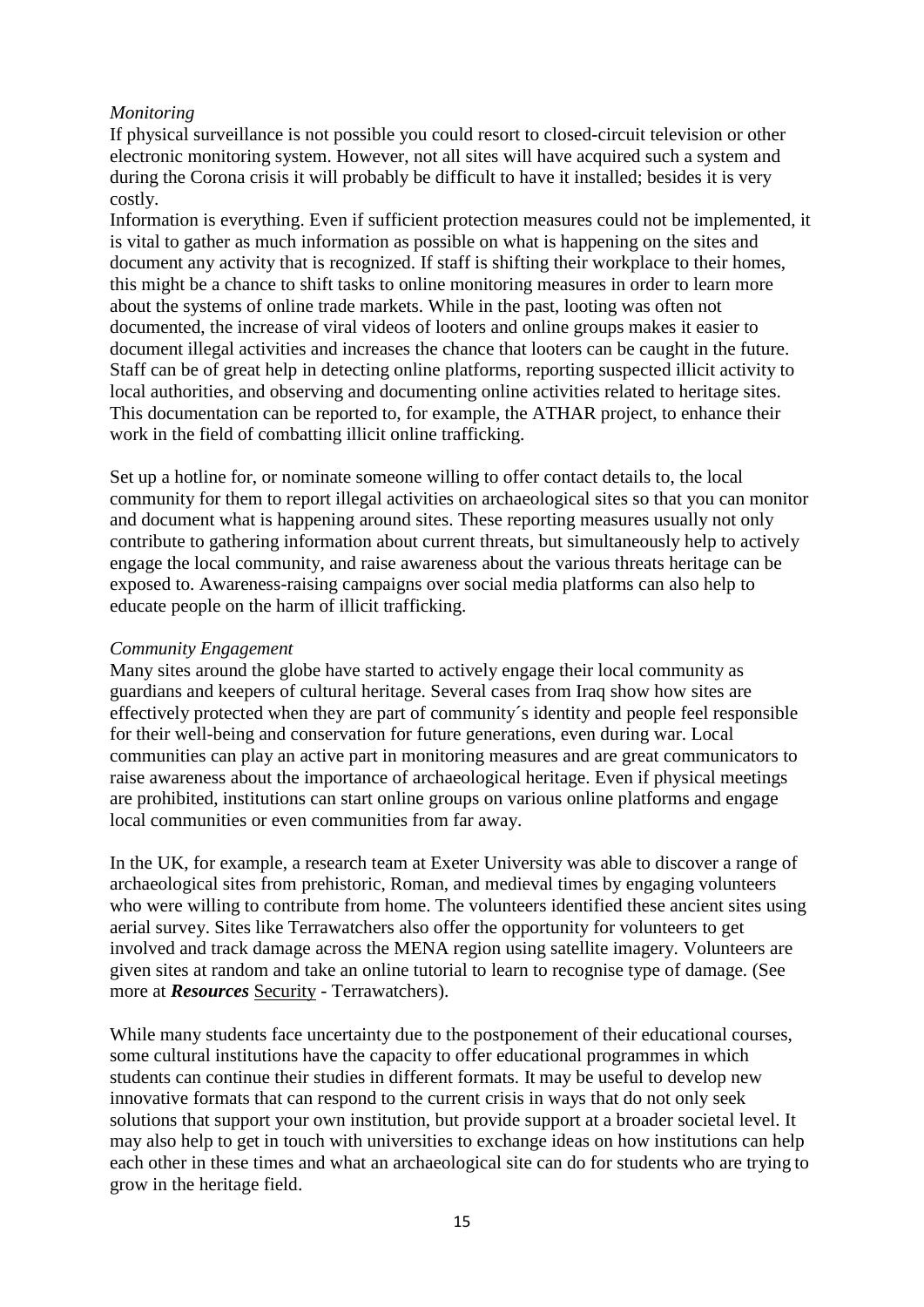#### *Digital Security*

Billions of people are stuck inside their homes due to the COVID-19 pandemic and the world is becoming increasingly dependent on the internet.

The race towards a connected world was already in full swing, and the outbreak has further highlighted the potential of the internet for tackling problems in the 21st century. Long-term impacts of the coronavirus outbreak have, essentially, pushed people to become more comfortable with technology and the risks associated with it. Nowadays, a modern citizen requires some form of digital literacy to access information and making archaeological material and information accessible online play a key role in this.

In the rush to migrate workers to remote work during lockdown and offer services online, data privacy and security sometimes get lost. Unfamiliar settings, new routines, and increased reliance on third party technology all puts data privacy at risk. It is of the utmost importance that your organisation is aware of the risks, both for data exchange within the organisation network and data entering the network from outside. Thus, take the necessary precautions to mitigate these risks. In the chapter *Basic Digital Tools* (Part III of the Guidelines), we have collected brief information on social media, digital communication services, digital filesharing, virtual workspaces, virtual private networks (VPNs) and decentralised solutions; we have also touched on privacy and security problems.

# *Preservation*

The strict regulation of many activities as a part of the coronavirus response means that archaeological sites may be less vulnerable to threats from development (such as building works, road creation, and the placement of associated infrastructure like laying gas and electricity cables), as well as mitigating negative impacts of tourism. However, important ongoing preservation, restoration, and rehabilitation work will also have been interrupted. The closure of archaeological sites not only affects the protection of the site, but stops any financial provision to employees who were dependent on the work. This can severely prolong the process of recovery for societies already drained from years of conflict.

If staff is not granted access to sites different online activities that can be carried out, discussed above in the section *Lockdown*. In case staff is allowed to access the site under certain regulations, undertake repair work and other measures related to the security of the building, Archaeological sites are usually located outdoors, without protection from the weather: try to cover archaeological surfaces to prevent, or at least limit, the negative impact of weather conditions and erosion, such as laying down tarpaulin or erecting shelters. (For more information, see *Resources* Preservation **-** *WikiHow,* How to Protect and Preserve Archaeological Sites). Heritage for Peace has compiled helpful resources on preservation and restoration measures for all sorts of materials and building structures. (See more information at *Resources* Preservation - *Resources on Monuments and Archaeological Sites* and other sources on the list below. For funding conservation and rehabilitation work see below at *Resources* Security - *Funding Possibilities*).

It is important that the state of conservation of the archaeological site is regularly monitored and documented. Set up a consistent monitoring plan that provides relevant data for you, allowing you to react to observed site needs. It is important to make a checklist of all actions concerning preservation. Keep control at all times, consult with staff, and divide the tasks. In this regard, the role of communities is often overlooked. Communities and neighbourhoods can play a vital role in both conservation and preservation measures, including monitoring procedures. There are many sources that can inspire and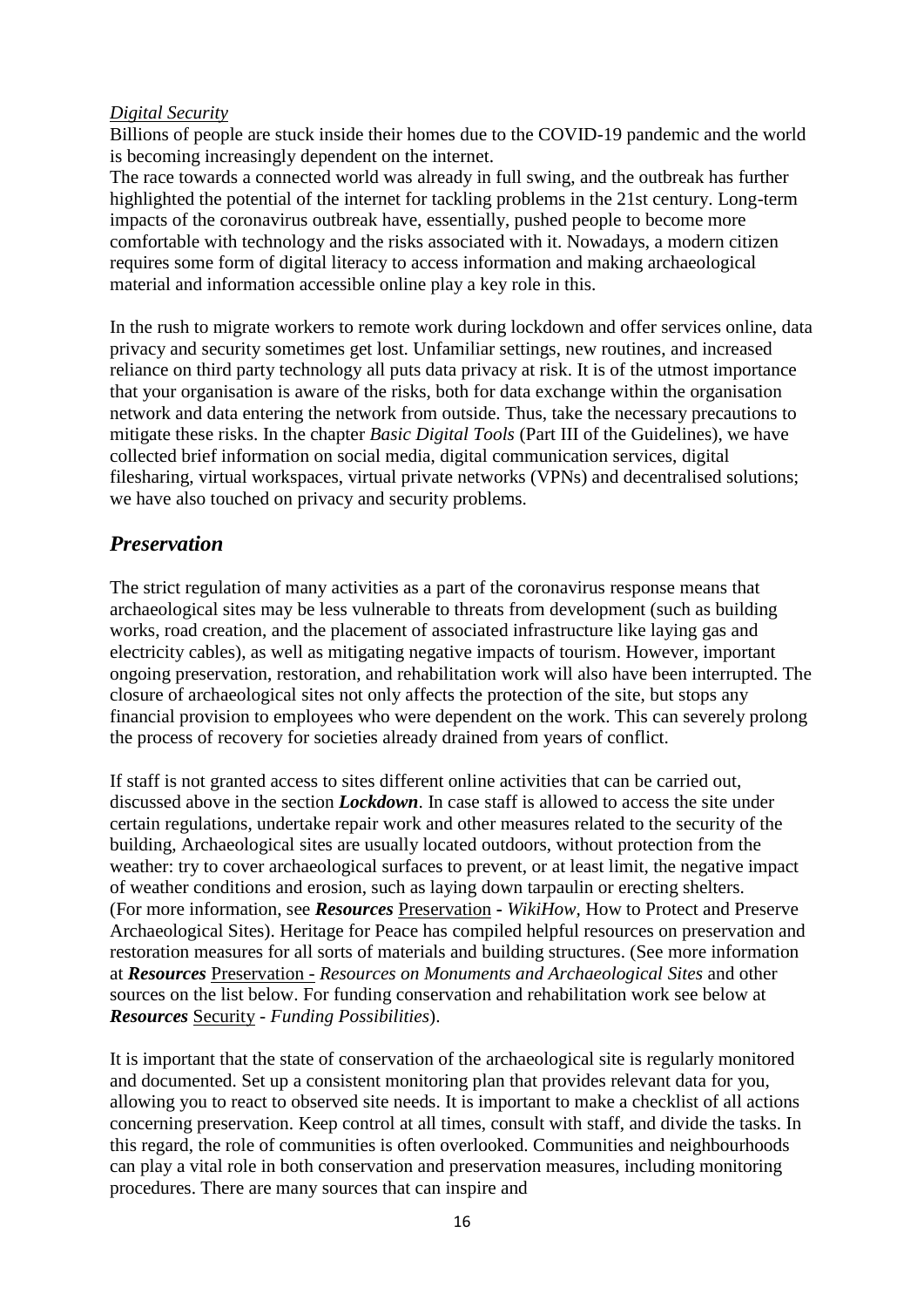help you to develop more meaningful involvement of communities. For example, the Getty Conservation Institute has publications exploring different approaches around conservation and community planning, and community asset mapping. (For more information, see below at *Resources* Preservation - *Getty Conservation Institute)*.

# *Reopening*

#### Simple protective measures when reopening

Archaeological sites may have advantages when reopening, as outdoor spaces often allow staff to work outside, keeping them safe, and the public to visit in relative safety, if tourism is appropriately managed. In countries that have eased their lockdown regulations, outdoor activities are favoured by visitors. Several archaeological sites in Greece and Italy reopened in May, 2020 and the UK opened its sites in June, 2020 operating under specific health regulations that are adjusted according to the current requirements to protect staff and visitors. Here are some tips other heritage sites have implemented to ensure the protection of the premises, staff and visitors that may help you in preparing reopening scenarios:

- Simple floor markings on the ground are easily prepared and can help to guide visitors through the property and remind them to keep a social distance of a minimum of 1.5 meters. This is especially important in waiting lines, or any narrow areas. They are easily set up with simple material such as labelled adhesive strips.
- Visitors should be required to wear face masks in all indoor areas, and all areas that may be congested, and should be asked to frequently use antiseptic hand sanitizer – especially in gift shops, or when interacting with site staff (for example, at the entrance).
- Sites should consider how many visitors they can accommodate safely while maintaining social distancing: this may be far fewer than were allowed in before.
- Areas that are touched by many visitors, such as seats, handrails, cafes, and toilets must be cleaned regularly with antiseptic cleaner.
- It may be necessary to close some areas if they cannot be opened safely and kept clean.
- Visitors should be asked not to touch objects in the gift shop unless they intend to buy them.
- Staff who meet visitors (at the entrance desk, guides, or café staff) should wear masks, and remind visitors to keep a safe distance from them.
- A shift to so-called "slow tourism"<sup>5</sup> is recommended. This gives archaeological site staff the chance to develop more personally-oriented content for their visitors.

#### Staff areas

Staff should be healthy before returning to work and be tested for COVID-19. Areas that are restricted to staff should also follow the strict regulations given by local authorities. Break rooms, canteens, and other settings that people may spend time in, may need to be closed in order to avoid staff socialising in groups. Outdoor spaces can be used to replace indoor meeting rooms. Staggered breaks on a schedule for employees may help to strategically plan break time frames for groups of people, in order to avoid bigger gatherings. Offering hand sanitizers and soap for cleaning hands and tools wherever possible, is essential to prevent the virus from spreading.

#### Cafes and restaurants at archaeological sites

Cafes and restaurants are places with a high contagion risk as visitors spend a period of time in a closed room and are usually sitting close to each other with various spots that are usually touched by visitors. The reopening regulations for these places might differ to those for the general reopening of archaeological sites.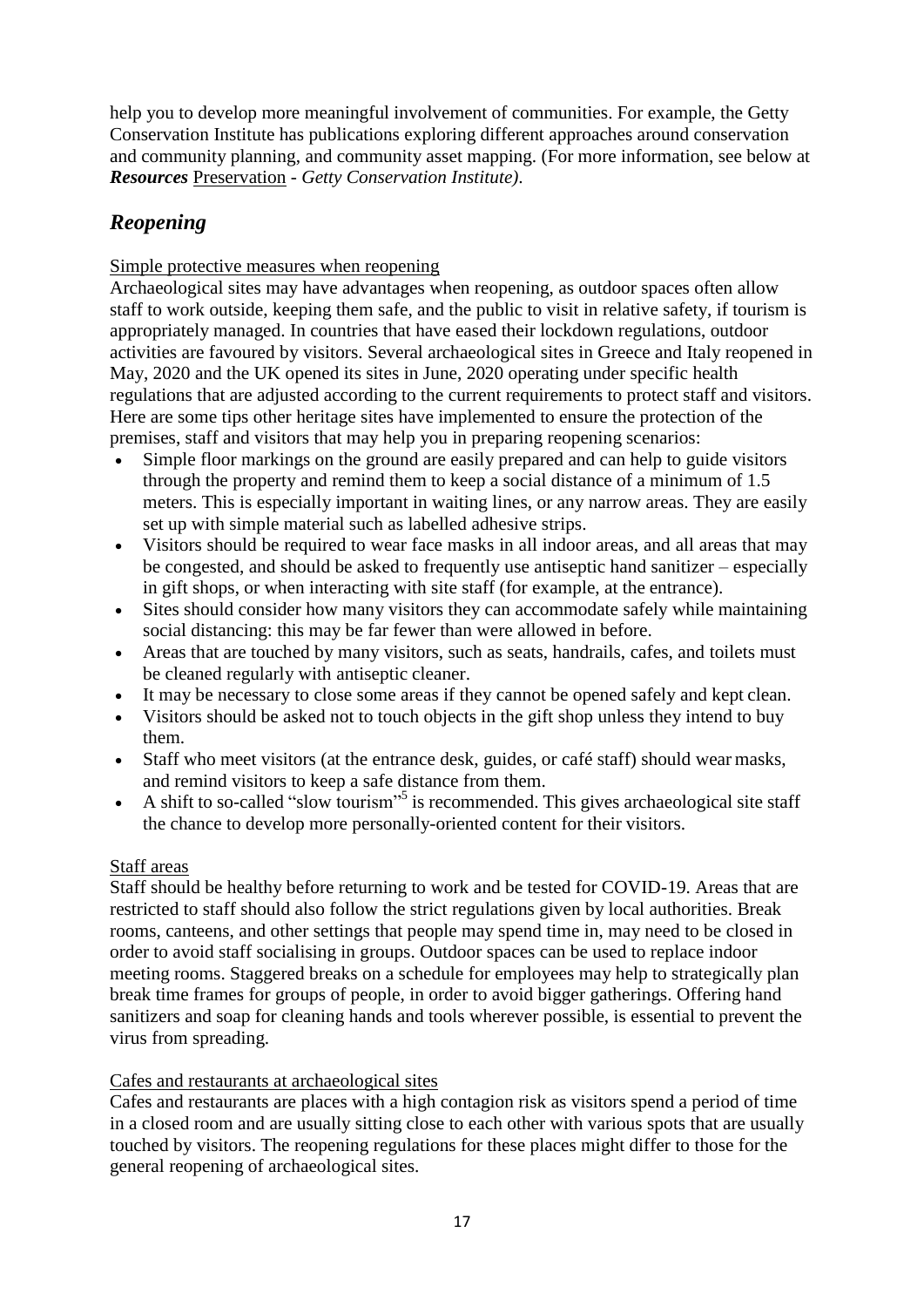Here are some recommendations in case the state allows the reopening of restaurants and cafes:

- Ensure a distance of at least 1.5 metres between tables; this may require you to reduce the number of tables.
- Reduce the number of seats around each table to ensure that larger groups do not sit together.
- Offer antiseptic hand gel for visitors when entering the restaurant or café as well as enough soap in rest rooms for cleaning hands.
- Meet visitors at the entrance and guide them to their seats, ensuring that most areas in the room remain untouched (such as door handles and menus).
- Either cover menus in plastic so that they can be cleaned or have many copies so that each visitor receives a new menu. Menus should not be reused for at least 2 days.
- Make sure café and restaurant staff wear masks when they interact with customers.
- Encourage visitors not to pay in cash. Document visitors' contact details, including recording the date of their visit: this will allow the tracing of transmission of the virus in case a visitor tests positive for COVID-19 after a visit. Clean tables and chairs after each group of visitors have left.
- It may be necessary for the café or restaurant to serve take-away food and drink, rather than allowing people to sit inside.

Sites intending to reopen should stay in close contact with local authorities to ensure that state regulations are strictly followed when protective measures for staff and visitors are being designed. However, as the archaeological sector does not often receive rapid or direct attention, contact local authorities proactively in order to discuss the possibility of reopening. Propose various scenarios implementing regulated safety measures under which working could be possible and staff and visitors are protected. Overall, the health of people and the safety of the archaeological heritage sites should remain priority in all planning processes while keeping visitors and staff informed about all changes that relate to them.

# *Resources*

Lockdown

- *ALIPH Foundation (International Alliance for the protection of heritage in conflict areas).* E-learning resources from the web for general heritage e-learning: <https://elearning.aliph-foundation.org/3/>
- *Chartered Institute for Archaeologists.* Coronavirus advice and information: <https://www.archaeologists.net/practices/coronavirus>
- *Cultural Heritage Agency.* Guidelines for Building Archaeological Research: [https://english.cultureelerfgoed.nl/publications/publications/2009/01/01/guidelines-for](https://english.cultureelerfgoed.nl/publications/publications/2009/01/01/guidelines-for-building-archeological-research)[building-archeological-research](https://english.cultureelerfgoed.nl/publications/publications/2009/01/01/guidelines-for-building-archeological-research)
- *Heritage for Peace Arab Network for Safeguarding Cultural Heritage (ANSCH).*  Resources on archaeological sites and monuments: <https://www.heritageforpeace.org/resources/monuments-archaeological-sites/>
- *Heritage Foundation.* Webinar on Crisis Communication for Leaders: [https://www.heritage.org/event/webinar-crisis-communication-leaders-guidance](https://www.heritage.org/event/webinar-crisis-communication-leaders-guidance-responding-covid-19-and-other-crises)[responding-covid-19-and-other-crises](https://www.heritage.org/event/webinar-crisis-communication-leaders-guidance-responding-covid-19-and-other-crises)
- *ICCROM*. Webinar series on issues related to COVID-19: <https://www.youtube.com/user/ICCROM07>
- *The Heritage Alliance.* COVID-19 Guidance Hub: [https://docs.google.com/document/d/1p4w-6tGao9SmwDAfSB9yOY5482Tvmgz9mi](https://docs.google.com/document/d/1p4w-6tGao9SmwDAfSB9yOY5482Tvmgz9mi%20Zyfn8XnNQ/edit) [Zyfn8XnNQ/edit](https://docs.google.com/document/d/1p4w-6tGao9SmwDAfSB9yOY5482Tvmgz9mi%20Zyfn8XnNQ/edit)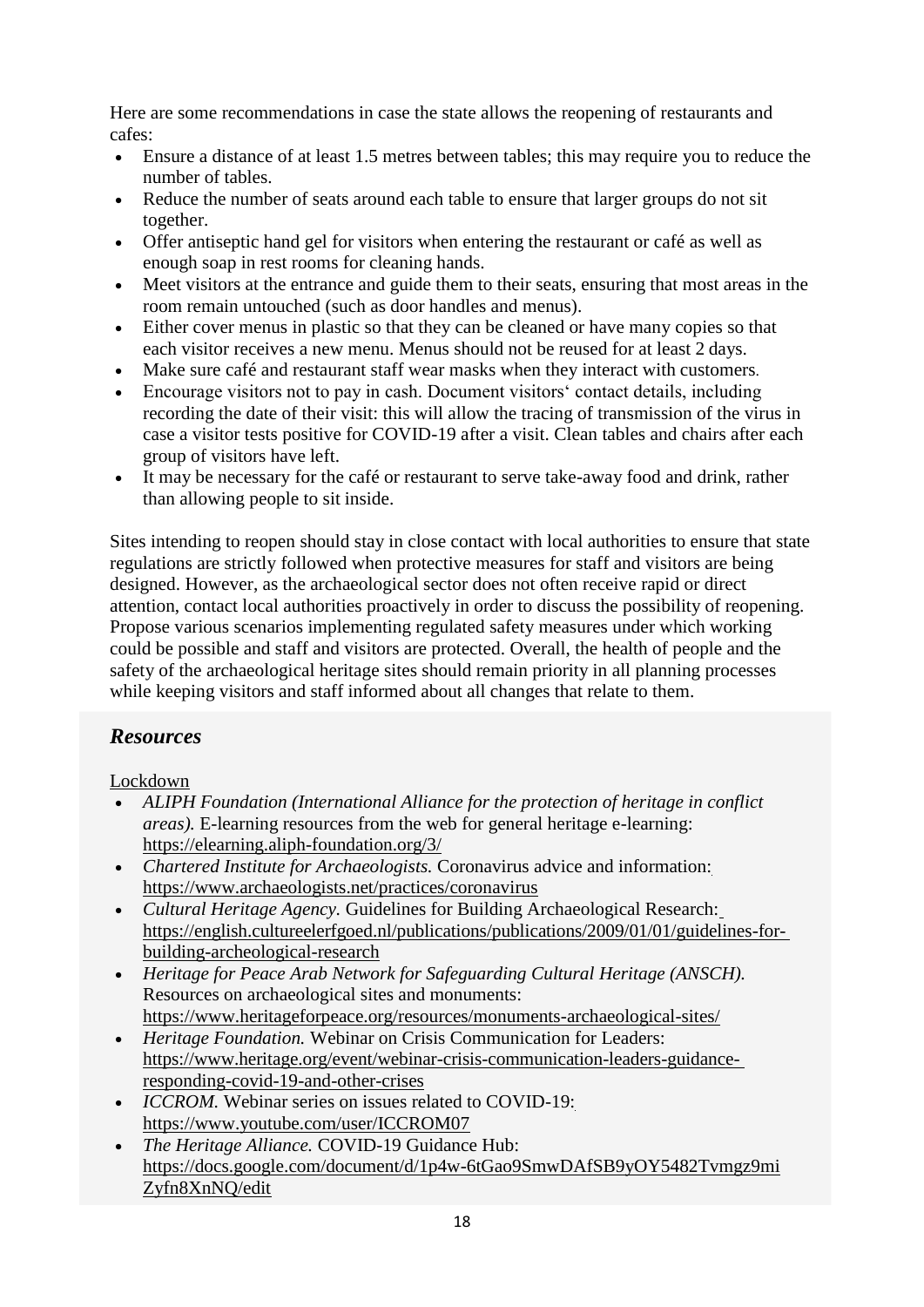• *UNESCO.* COVID-19 impact and response tracker: <https://en.unesco.org/news/culture-covid-19-impact-and-response-tracker>

# *Digital Heritage*

- *Archaeological Institute of America*
	- o Multimedia Education Resources:
		- <https://www.archaeological.org/programs/educators/media/>
	- o Virtual Tours: <https://archaeology-travel.com/virtual-travel/>
- *British Archaeological Jobs Resource (BAJR).* BAJR Guides (eLearning): <http://www.bajr.org/BAJRread/BAJRGuides.asp>
- *Archaeology Skill Passport.* Training Guidance for Future Career (Learning): <http://www.archaeologyskills.co.uk/project/core-skills/>
- *Archaeology Podcast Network*: <https://www.archaeologypodcastnetwork.com/>
- *Arts Marketing Association (AMA).* Digital Heritage Lab: <https://www.a-m-a.co.uk/digital-heritage-lab/>
- *Charity Digital.* Heritage Digital: <https://charitydigital.org.uk/heritage-digital>
- *DigitalLearn*
	- o Use a computer to do almost anything: <https://www.digitallearn.org/>
	- o Tools and Resources for Trainer:<https://training.digitallearn.org/>
- *Heritage Fund.* Digital resources for heritage organisations: <https://www.heritagefund.org.uk/publications/digital-skills-heritage-digital-resources>
- *MediaTrust*. Digital Marketing Strategy Toolkit: <https://mediatrust.org/resource-hub/digital-marketing-strategy-toolkit/>
- *Nonprofit Tech for Good.* A Fundraising and Social Media Blog for Nonprofits: <https://www.nptechforgood.com/>
- *Social Media Examiner.* A Guide to the Social Media Jungle: <https://www.socialmediaexaminer.com/>
- *The Institute for Digital Archaeology.* Publications on The Future of Digital Archaeology – overview of technologies, philosophy and ethical considerations: [https://static1.squarespace.com/static/54d141f5e4b032ab36c35a29/t/56c6234a2b8ddedda](https://static1.squarespace.com/static/54d141f5e4b032ab36c35a29/t/56c6234a2b8ddedda8543765/1455825741243/IDA%2BWorld%2BGovernment%2BSummit%2BReport.pdf) [8543765/1455825741243/IDA+World+Government+Summit+Report.pdf](https://static1.squarespace.com/static/54d141f5e4b032ab36c35a29/t/56c6234a2b8ddedda8543765/1455825741243/IDA%2BWorld%2BGovernment%2BSummit%2BReport.pdf)

# *Networks*

- *Arab Network for Safeguarding Cultural Heritage (ANSCH)* Facebook group: <https://www.facebook.com/ANSCH-110334927271070/>
- *Archaeology in Iraq* Facebook group: <https://www.facebook.com/ArchaeologyInIraqOfficial/>
- *Archaeology in Libya* Facebook group: <https://www.facebook.com/Archaeology.in.Libya.AiS/>
- *Archaeology in Syria* Facebook group: <https://www.facebook.com/Archaeology.in.Syria/>
- *Archaeology in Yemen* Facebook group: <https://www.facebook.com/Archaeology.in.Yemen.AiS/>
- *Cultural leaders:* <https://www.weforum.org/communities/cultural-leaders>
- *Cultural Heritage Conservation Science. Research and practice LinkedIn group:* <https://www.linkedin.com/groups/140198/>
- *Heritage for All* Facebook group: [https://www.facebook.com/groups/214091372432295/?ref=br\\_rs](https://www.facebook.com/groups/214091372432295/?ref=br_rs)
- *ICCROM Sharjah* <https://athar-centre.org/>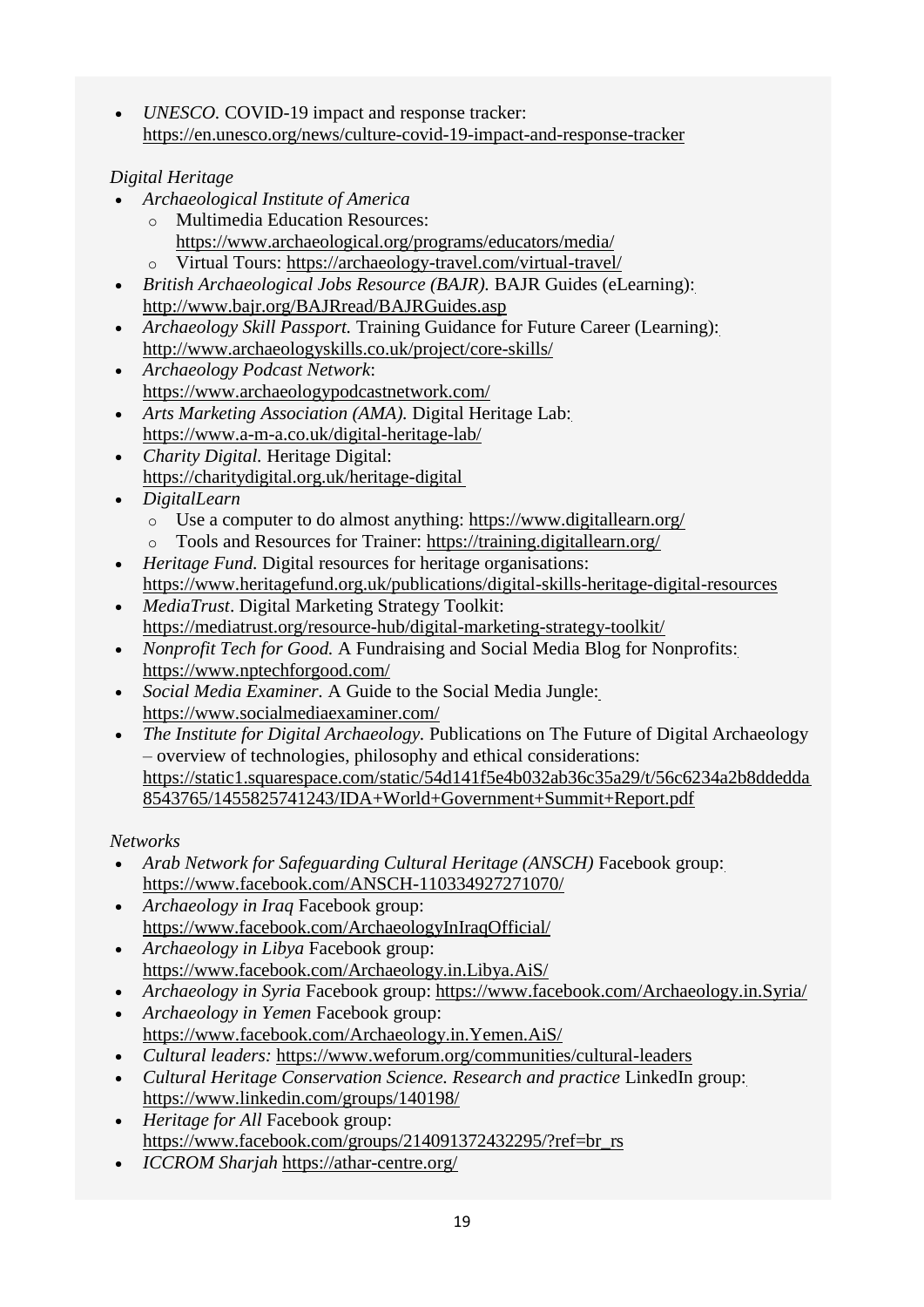# Safety

 *Aga Khan Development Network. COVID-19 information -* Information on homemade and disposable masks:

[https://www.akdn.org/publication/covid-19-information-homemade-and-disposable](https://www.akdn.org/publication/covid-19-information-homemade-and-disposable-masks)[masks](https://www.akdn.org/publication/covid-19-information-homemade-and-disposable-masks)

• Charted Institute for Archaeologists (CIfA). Prospect's COVID-19 site working advice (fieldwork):

[https://www.archaeologists.net/sites/default/files/Prospect%20Archaeologists%20COVI](https://www.archaeologists.net/sites/default/files/Prospect%20Archaeologists%20COVID19%20Working%20Advice%20V1%2004MAY20.pdf) [D19%20Working%20Advice%20V1%2004MAY20.pdf](https://www.archaeologists.net/sites/default/files/Prospect%20Archaeologists%20COVID19%20Working%20Advice%20V1%2004MAY20.pdf)

 *Construction Leadership Council*. Protecting your workforce during coronavirus Site Procedures:

[https://www.constructionleadershipcouncil.co.uk/wp-content/uploads/2020/05/Site-](https://www.constructionleadershipcouncil.co.uk/wp-content/uploads/2020/05/Site-Operating-Procedures-Version-4.pdf)[Operating-Procedures-Version-4.pdf](https://www.constructionleadershipcouncil.co.uk/wp-content/uploads/2020/05/Site-Operating-Procedures-Version-4.pdf)

- *Federation of Archaeological Managers and Employers Ltd (FAME).* Coronavirus (COVID-19) and Archaeology – Health and Safety: <https://famearchaeology.co.uk/coronavirus-covid-19-and-archaeology/>
- *Safety measures of Greek archaeological sites after reopening*: [https://news.gtp.gr/2020/05/18/visiting-greek-archaeological-sites-post-covid-19-safety](https://news.gtp.gr/2020/05/18/visiting-greek-archaeological-sites-post-covid-19-safety-measures-rules/)[measures-rules/](https://news.gtp.gr/2020/05/18/visiting-greek-archaeological-sites-post-covid-19-safety-measures-rules/)
- *Science Advances (07 Aug 2020)*. Low-cost measurement of facemask efficacy for filtering expelled droplets during speech:
	- <https://advances.sciencemag.org/content/early/2020/08/07/sciadv.abd3083>
- *The Reference Center for Psychological Support of the Red Cross* [https://www.redcross.org/about-us/news-and-events/news/2020/steps-to-help-cope-with](https://www.redcross.org/about-us/news-and-events/news/2020/steps-to-help-cope-with-evolving-coronavirus-situation.html)[evolving-coronavirus-situation.html](https://www.redcross.org/about-us/news-and-events/news/2020/steps-to-help-cope-with-evolving-coronavirus-situation.html)
- *UK Department for Business, Energy & Industrial Strategy.* Working safely during the coronavirus – guidance on construction and outdoor working environments: [https://www.gov.uk/guidance/working-safely-during-coronavirus-covid-19/construction](https://www.gov.uk/guidance/working-safely-during-coronavirus-covid-19/construction-and-other-outdoor-work)[and-other-outdoor-work](https://www.gov.uk/guidance/working-safely-during-coronavirus-covid-19/construction-and-other-outdoor-work)
- *World Health Organisation*
	- o About COVID-19: <http://www.emro.who.int/health-topics/corona-virus/about-covid-19.html>
	- o Health Alert on WhatsApp (Arabic): [wa.me/41225017023?text=](http://wa.me/41225017023?text=%D9%85%D8%B1%D8%AD%D8%A8%D8%A7)
	- o Protection measures: <http://www.emro.who.int/health-topics/corona-virus/protect-yourself-and-others.html>
	- o COVID-19 questions and answers: <http://www.emro.who.int/health-topics/corona-virus/questions-and-answers.html>
	- o Resources on mental health: [https://www.who.int/campaigns/connecting-the-world-to-combat](https://www.who.int/campaigns/connecting-the-world-to-combat-coronavirus/healthyathome/healthyathome---mental-health)[coronavirus/healthyathome/healthyathome---mental-health](https://www.who.int/campaigns/connecting-the-world-to-combat-coronavirus/healthyathome/healthyathome---mental-health)

# Security

- Alliance to Counter Crime Online. Facebook group: <https://www.facebook.com/CounteringCrime/>
- *ANSCH.* Sources on Archaeological Sites and Monuments: <https://www.heritageforpeace.org/resources/monuments-archaeological-sites/>
- *ASIS Foundation Research Council*. CRIPS Report: Security of Archaeological Sites: [https://www.asisonline.org/globalassets/foundation/documents/crisp](https://www.asisonline.org/globalassets/foundation/documents/crisp-reports/archaeological-clunia_crisp-report.pdf)[reports/archaeological-clunia\\_crisp-report.pdf](https://www.asisonline.org/globalassets/foundation/documents/crisp-reports/archaeological-clunia_crisp-report.pdf)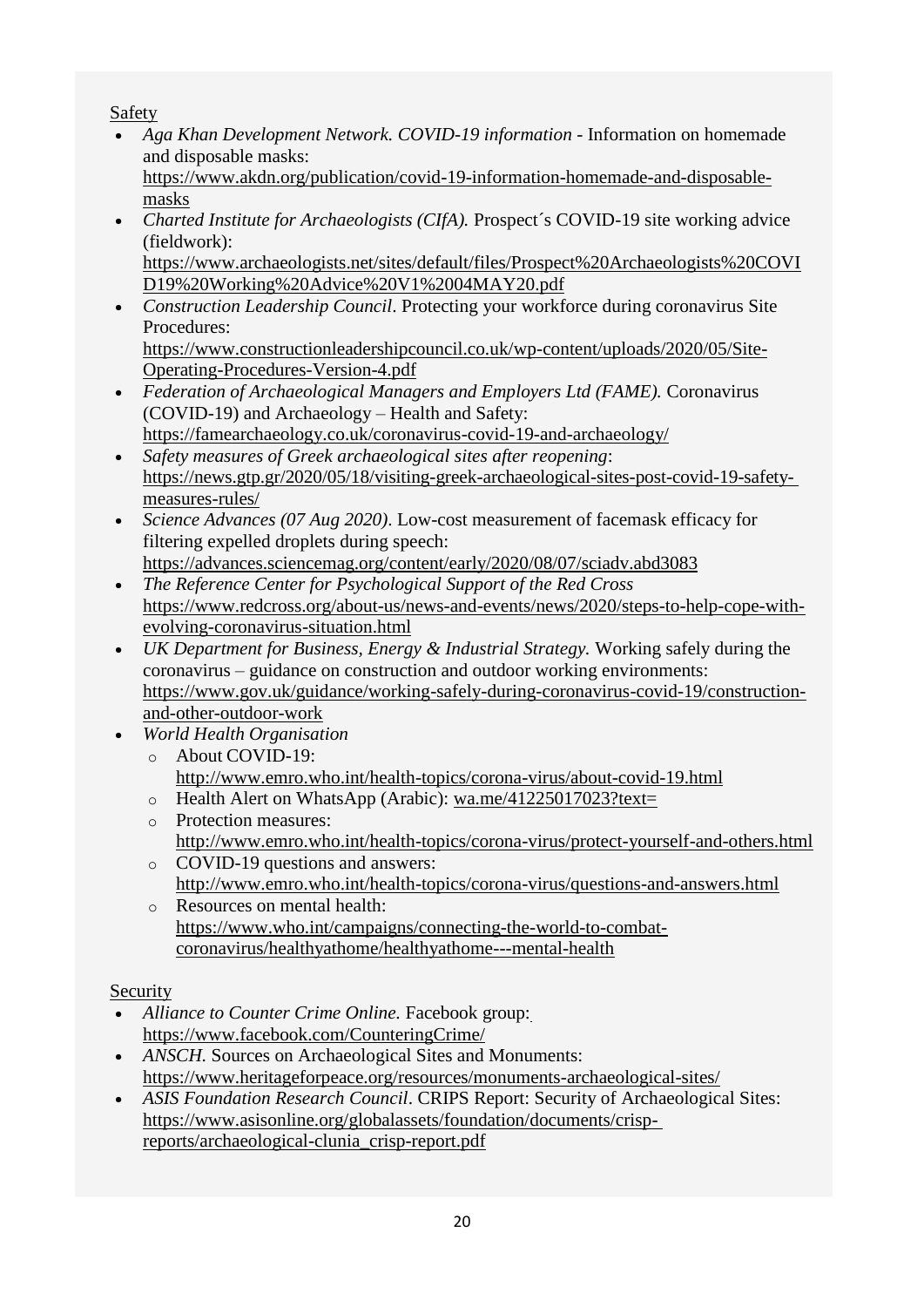- *Chartered Institute for Archaeologists (CIfA).* Coronavirus advice and information: <https://www.archaeologists.net/practices/coronavirus>
- *Global Initiative against Transnational Organized Crime:* <https://globalinitiative.net/>
- *Object-ID:* <https://icom.museum/en/resources/standards-guidelines/objectid/>
- *SmartWater Foundation:* <http://www.smartwaterfoundation.org/>
- *Terrawatchers.* TerraWatchers provides web-based, crowdsourced satellite image monitoring for critical missions related to current events: <https://terrawatchers.org/>
- *The ATHAR Project:*
	- o Project website:<https://atharproject.org/>
	- o 2019 Report: <http://atharproject.org/report2019/>
- *WikiHow*. How to Protect and Preserve Archaeological Sites: <https://www.wikihow.com/Protect-and-Preserve-Archaeological-Sites>

# *Funding Possibilities*

- *ALIPH Foundation (International Alliance for the protection of heritage in conflict areas).* ALIPH supports a wide variety of projects to protect heritage that is endangered, under threat or which has suffered from negligence brought about by conflict. <https://www.aliph-foundation.org/>
- *British Council. Cultural Protection Fund*. It is aimed to help to create sustainable opportunities for economic and social development through building capacity to foster, safeguard and promote cultural heritage.

<https://www.britishcouncil.org/arts/culture-development/cultural-protection-fund>

- *Gerda Henkel Foundation. Funding Initiative Patrimonies*. The Patrimonies funding initiative considers projects that focus on the preservation of historical cultural heritage first and foremost in crisis regions and, in some cases, should for the first time enable scientific research in the fields of history, archaeology, and art history. <https://www.gerda-henkel-stiftung.de/en/patrimonies>
- *Global Heritage Fund. Global Heritage Solidarity Fund:* Putting people first in our response, we protect cultural heritage now — and ensure that coming generations will survive to protect heritage in the future.

<https://globalheritagefund.org/global-heritage-solidarity-fund/>

 *International Institute for the Conservation of Museum Objects (ICC).Opportunities Fund.* Helping to create a sustainable and resilient conservation community. You need to join ICC first.

<https://www.iiconservation.org/about/awards/opportunities>

- *Prince Claus Fund for Culture and Development. Cultural Emergency Response (CER).*  Is cultural heritage threatened in your area? We may be able to help through our Cultural Emergency Response programme (CER). <https://princeclausfund.org/save-heritage-now>
- *UNESCO. Heritage Emergency Fund.* The fund is meant for UNESCO member states, thus government organisations, to enable the Organization to respond quickly and effectively to crises resulting from armed conflicts and disasters caused by natural and human-made hazards all over the world.

[https://en.unesco.org/themes/protecting-our-heritage-and-fostering](https://en.unesco.org/themes/protecting-our-heritage-and-fostering-creativity/emergencyfund2)[creativity/emergencyfund2](https://en.unesco.org/themes/protecting-our-heritage-and-fostering-creativity/emergencyfund2)

Also see [http://www.unesco.org/culture/en/hef/pdf/Iraq\\_2016-2018.pdf](http://www.unesco.org/culture/en/hef/pdf/Iraq_2016-2018.pdf)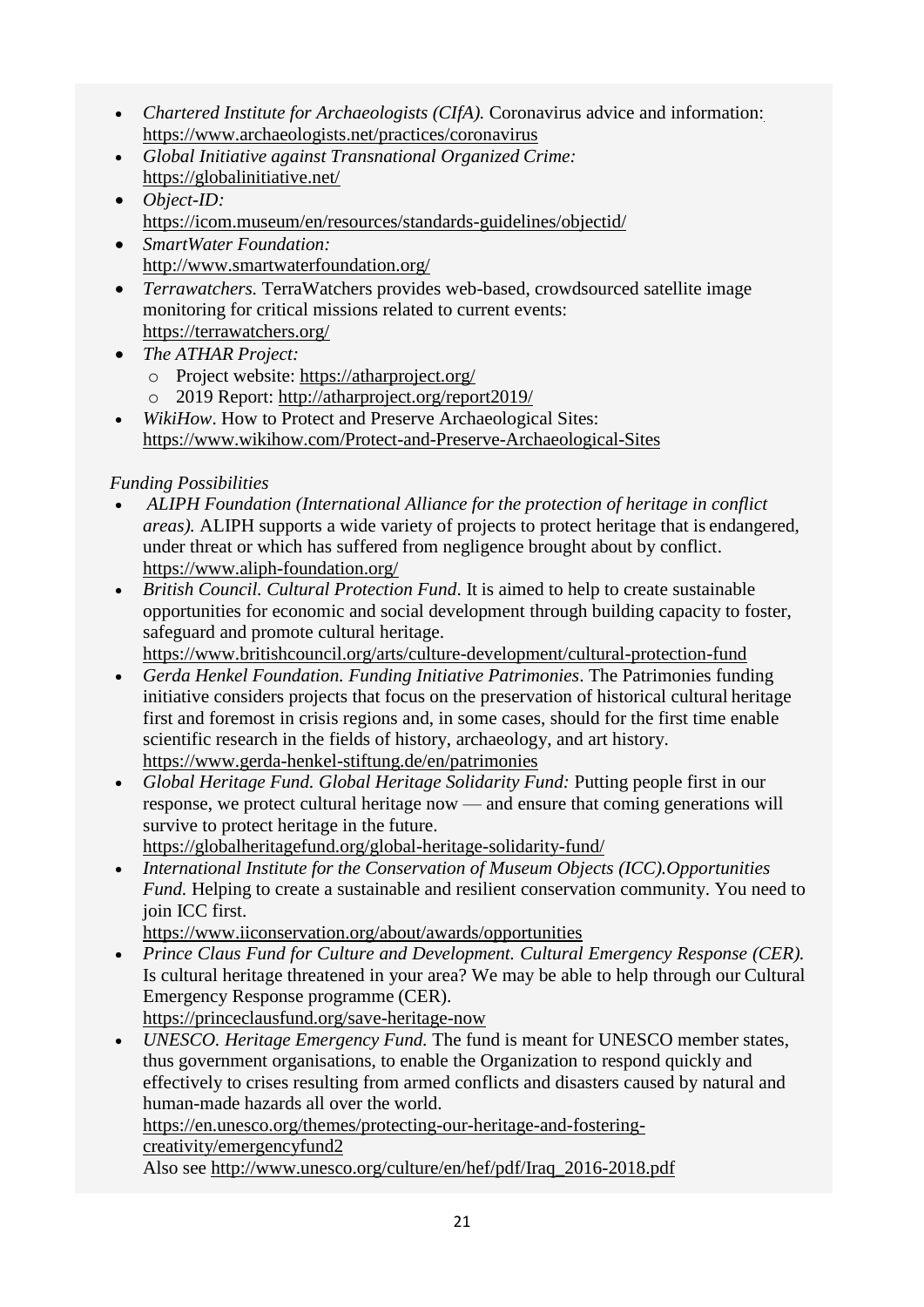- *World Heritage Fund.* The World Heritage Fund provides about US\$4 million annually to support activities requested by States Parties in need of international assistance. It is, therefore, only for governments and for World Heritage sites. <https://whc.unesco.org/en/funding/>
- *World Monuments Relief Fund.* No information available. <https://www.wmf.org/world-monuments-relief-fund>

# Preservation

- *Archaeopress.* Archaeological Heritage Conservation and Management: [http://www.archaeopress.com/ArchaeopressShop/Public/displayProductDetail.asp?id={1](http://www.archaeopress.com/ArchaeopressShop/Public/displayProductDetail.asp?id=%7b1F475AC3-ABB7-4642-A3FF-3BEBBD037DEE%7d) [F475AC3-ABB7-4642-A3FF-3BEBBD037DEE}](http://www.archaeopress.com/ArchaeopressShop/Public/displayProductDetail.asp?id=%7b1F475AC3-ABB7-4642-A3FF-3BEBBD037DEE%7d)
- *Archaeological Institute of America.* Site Preservation Resources: <https://www.archaeological.org/programs/public/site-preservation/resources/>
- *Getty Conservation Institute.* Conservation, Community Planning and Community Asset Mapping:
- [http://www.getty.edu/conservation/publications\\_resources/teaching/cs\\_tn\\_community.pdf](http://www.getty.edu/conservation/publications_resources/teaching/cs_tn_community.pdf) *Heritage for Peace.* Resources on Monuments and Archaeological Sites:
- <https://www.heritageforpeace.org/resources/monuments-archaeological-sites/> *ICCROM.* A Laboratory Manual for Architectural Conservation:
- [https://www.iccrom.org/sites/default/files/ICCROM\\_11\\_LabManual\\_en.pdf](https://www.iccrom.org/sites/default/files/ICCROM_11_LabManual_en.pdf)
- *National Park Service (NPS).* Archaeology and Historic Preservation: [https://www.nps.gov/history/local-law/arch\\_stnds\\_0.htm](https://www.nps.gov/history/local-law/arch_stnds_0.htm)
- *WikiHow*. How to Protect and Preserve Archaeological Sites: <https://www.wikihow.com/Protect-and-Preserve-Archaeological-Sites>

# Reopening

*Visitors*

- *Archaeology Travel.* Guidelines for Visiting Sites & Monuments during the Coronavirus Pandemic:
	- [https://archaeology-travel.com/travel-tips/guidelines-for-visiting-sites-museums-during](https://archaeology-travel.com/travel-tips/guidelines-for-visiting-sites-museums-during-the-coronavirus-pandemic/)[the-coronavirus-pandemic/](https://archaeology-travel.com/travel-tips/guidelines-for-visiting-sites-museums-during-the-coronavirus-pandemic/)
- *Safety measures of Greek archaeological sites after reopening*: [https://news.gtp.gr/2020/05/18/visiting-greek-archaeological-sites-post-covid-19-safety](https://news.gtp.gr/2020/05/18/visiting-greek-archaeological-sites-post-covid-19-safety-measures-rules/)[measures-rules/](https://news.gtp.gr/2020/05/18/visiting-greek-archaeological-sites-post-covid-19-safety-measures-rules/)

*Archaeological excavations and working environment*

- *Charted Institute for Archaeologists (CIfA).* Prospect's COVID-19 site working advice: [https://www.archaeologists.net/sites/default/files/Prospect%20Archaeologists%20COVI](https://www.archaeologists.net/sites/default/files/Prospect%20Archaeologists%20COVID19%20Working%20Advice%20V1%2004MAY20.pdf) [D19%20Working%20Advice%20V1%2004MAY20.pdf](https://www.archaeologists.net/sites/default/files/Prospect%20Archaeologists%20COVID19%20Working%20Advice%20V1%2004MAY20.pdf)
- *Construction Leadership Council.* Protecting your workforce during coronavirus Site Procedures: [https://www.constructionleadershipcouncil.co.uk/wp-content/uploads/2020/05/Site-](https://www.constructionleadershipcouncil.co.uk/wp-content/uploads/2020/05/Site-Operating-Procedures-Version-4.pdf)[Operating-Procedures-Version-4.pdf](https://www.constructionleadershipcouncil.co.uk/wp-content/uploads/2020/05/Site-Operating-Procedures-Version-4.pdf)
- *Federation of Archaeological Managers and Employers Ltd (FAME).* Coronavirus (COVID-19) and Archaeology – Health and Safety: <https://famearchaeology.co.uk/coronavirus-covid-19-and-archaeology/>
- *UK Department for Business, Energy & Industrial Strategy.* Working safely during the coronavirus – guidance on construction and outdoor working environments: [https://www.gov.uk/guidance/working-safely-during-coronavirus-covid-19/construction](https://www.gov.uk/guidance/working-safely-during-coronavirus-covid-19/construction-and-other-outdoor-work)[and-other-outdoor-work](https://www.gov.uk/guidance/working-safely-during-coronavirus-covid-19/construction-and-other-outdoor-work)